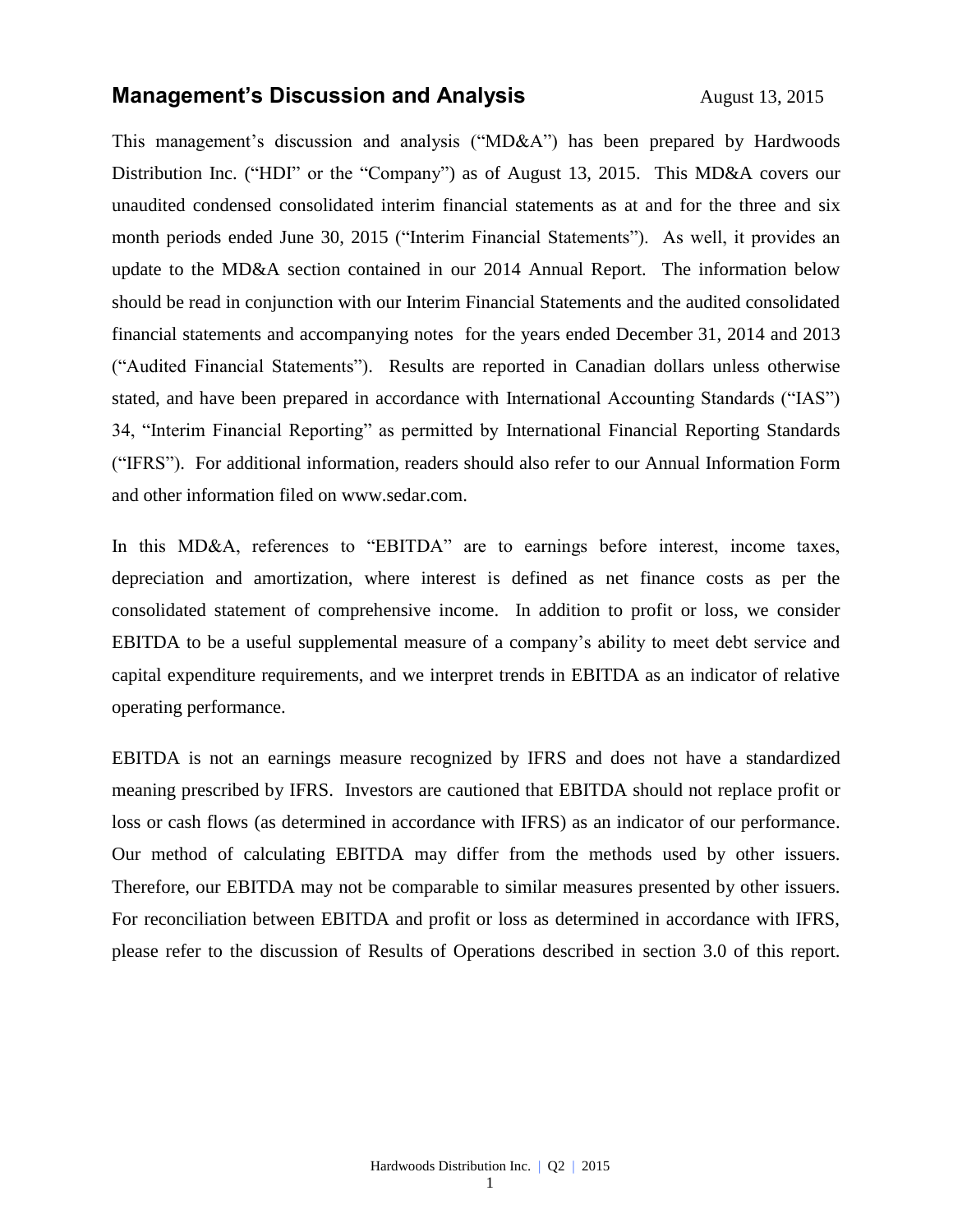

# **Contents**

This MD&A includes the following sections:

- 1.0 Executive Summary
	- 1.1 Overview
	- 1.2 Outlook
- 2.0 Background
	- 2.1 Company Overview
	- 2.2 Business and Industry Overview
- 3.0 Results of Operations
	- 3.1 Three Month Periods Ended June 30, 2015 and June 30, 2014
	- 3.2 Six Month Periods Ended June 30, 2015 and June 30, 2014
- 4.0 Quarterly Financial Information and Seasonality
- 5.0 Liquidity and Capital Resources
	- 5.1 Cash Flows from Operating, Investing and Financing Activities
	- 5.2 Working Capital
	- 5.3 Revolving Credit Facilities and Debt Management Strategy
	- 5.4 Contractual Obligations
	- 5.5 Off-Balance Sheet Arrangements
	- 5.6 Financial Instruments
	- 5.7 Share Data
	- 5.8 Dividends
- 6.0 Related Party Transactions
- 7.0 Critical Accounting Estimates and Adoption of Changes in Accounting Policies
	- 7.1 Critical Accounting Estimates
	- 7.2 Adoption of New Accounting Policies
- 8.0 Risks and Uncertainties
- 9.0 Internal Control over Financial Reporting
- 10.0 Note Regarding Forward Looking Information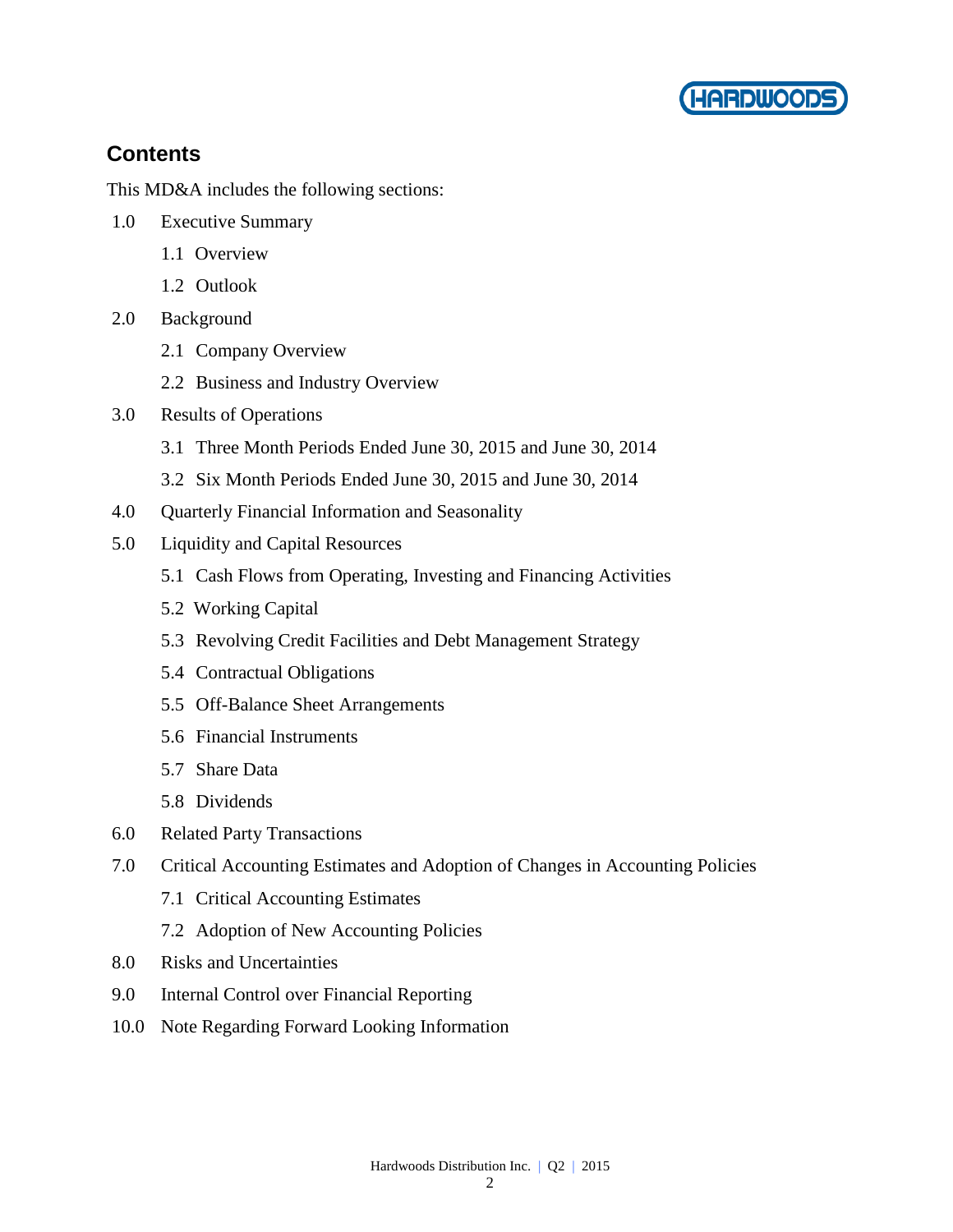# **1.0 Executive Summary**

#### 1.1 Overview

We achieved record sales and EBITDA results in the second quarter as we executed our business strategy and continued to benefit from a strong US dollar. For the three months ended June 30, 2015, our sales increased 20.4%, EBITDA climbed 23.0%, and profit grew 25.4% compared to the same period in 2014.



Results were also excellent for the six-month period ended June 30, 2015, with sales up 26.6%, EBITDA rising 33.8% and profit climbing 39.7%.







Our record results reflect a combination of organic growth, including continued success in implementing our "leverage import" and "strengthen commercial" strategies (as further discussed in section 1.2), together with acquisition-based growth following the April 28, 2014 purchase of Hardwoods of Michigan ("HMI"), an integrated, high-quality hardwood lumber producer and exporter. The HMI business contributed \$2.7 million (US\$2.2 million) of the second quarter sales growth and \$13.5 million (US\$11.0 million) of the first-half sales growth. This is the last quarter of acquisitions based growth related to HMI as they will be fully included in the comparative financial information going forward.

Our results also benefited from the appreciation in the average value of the US dollar relative to the Canadian dollar. A stronger US dollar benefits us by: i) increasing the value of sales and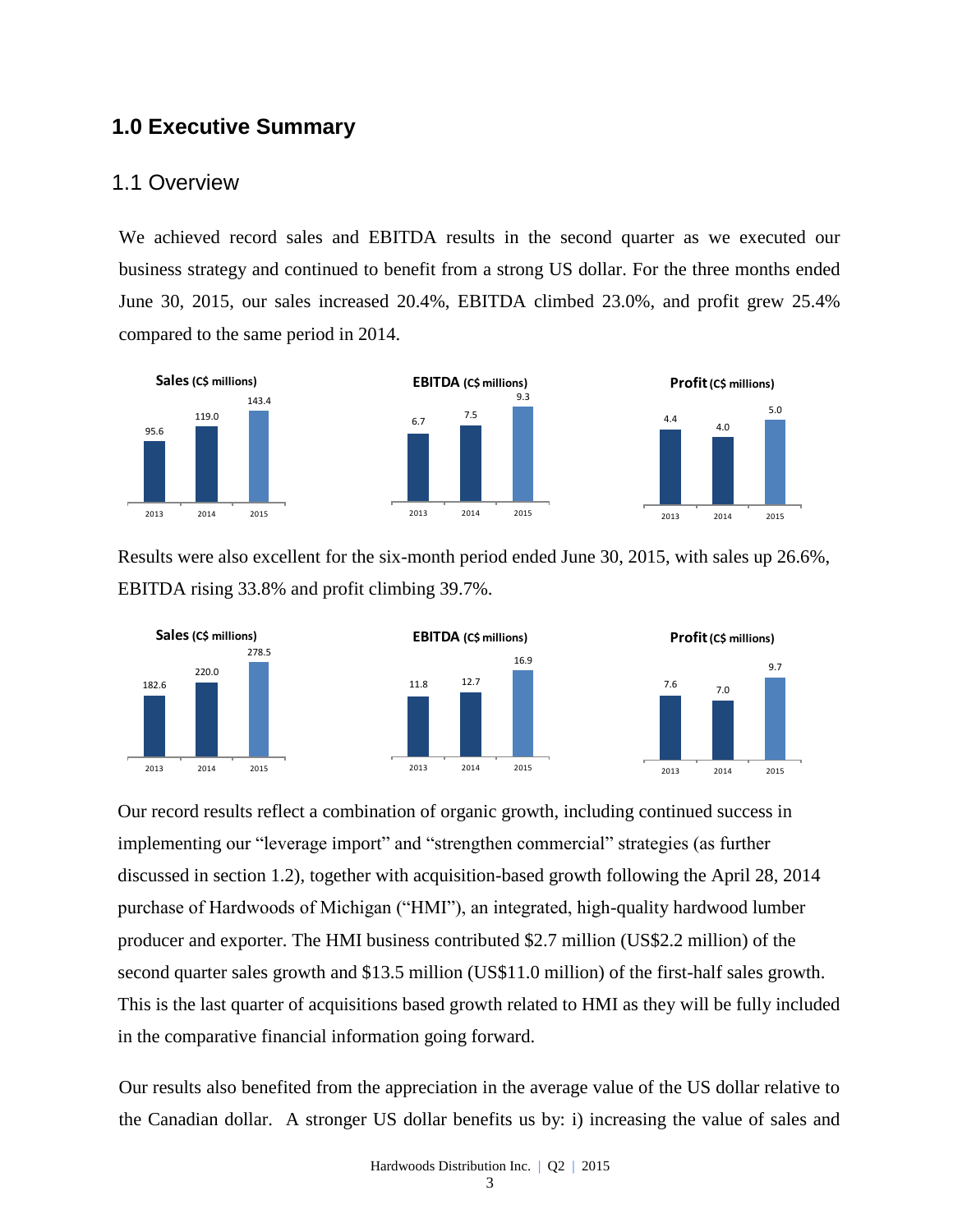profits earned in our US operations when translated into Canadian dollars for financial reporting purposes; ii) increasing the selling price of US dollar-denominated products sold to our Canadian customers; and iii) improving the export competitiveness of our Canadian industrial customers, many of whom have the capability to sell their manufactured products in the US.

On the market front, the US residential construction market recovered from a sluggish start to the year. According to the US Census Bureau, the seasonally adjusted annual rate of US housing starts averaged 1,144,000 during the second quarter of 2015, up 16.7% from 980,000 in the same period last year. Given that hardwoods products are used later in the construction cycle (typically 9-12 months after construction starts), this growth did not benefit second quarter results, but should translate into improved demand in the future.

We reported a second quarter gross profit margin of 17.3%, which was up slightly from 17.2% in the second quarter of 2014. First-half gross profit margin declined to 17.2% from 17.6% last year. We view our gross profit margin levels as sustainable based on current product pricing, competition, the level of strategic investments being made in our business, and the addition of the HMI manufacturing business which carries a somewhat lower gross margin than does our traditional distribution business.

Expenses remained in line with expectations across the organization. As a percentage of revenue, operating expenses were stable at 11.3% in the second quarter compared to the same period in 2014. This reflects our success in achieving growth while managing infrastructure, overheads and bad debts. During the second quarter of 2015 bad debts represented 0.4% of sales and for the first half of the year represented 0.3% of sales, well below our long-term historical average of approximately 0.5% of sales.

Cash from operating activities decreased by \$3.9 million year-to-date, primarily reflecting additional investments we made in working capital to support our growth. Our EBITDA as a percentage of revenue was 6.1% in the first half of the year, which we consider to be indicative of an efficient level of operating performance for our business. We ended the quarter with \$49.2 million of bank debt and have a debt to total capitalization of 28.6%. We also had borrowing capacity of \$42.7 million available as at June 30, 2015. For a further discussion of these non-GAAP measures see section 5.3 of this report.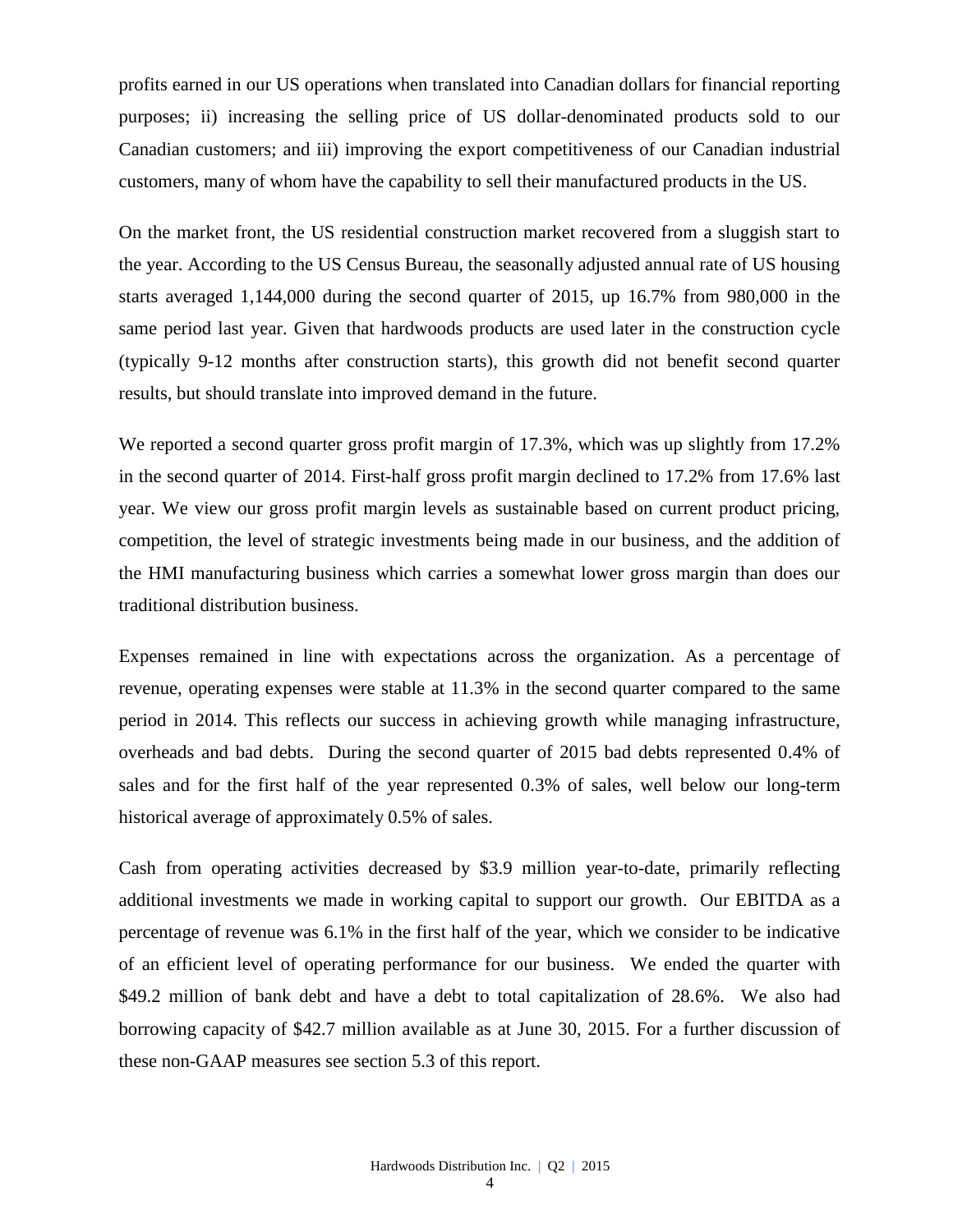Based on our continuing strong performance and favourable outlook, our Board of Directors approved a quarterly dividend of \$0.055 per share, payable on October 30, 2015 to shareholders of record as at October 20, 2015.

# 1.2 Outlook

Economic forecasters continue to predict a multi-year strengthening of the US residential construction market. With a strong base of business in the US, growing import and commercial sales, and the positive foreign exchange impact of a stronger US dollar, we expect to achieve continued sales growth through the balance of 2015.

Industry forecasts are for hardwood lumberprices to generally remain soft through the second half of 2015 as increased supply works its way through the market. Prices for hardwood plywood are expected to remain steady and prices for some composite panel products are expected to increase modestly.

Our focus in 2015 will be on further expanding our US market share. Our priorities will be to actively pursue our "leverage imports" and "strengthen commercial" strategies which focus on:

- growing sales of our high-quality proprietary import lines, supported both by the Company's established international quality assurance team and continued global sourcing initiatives designed to bring world-wide product solutions to our customers; and
- capitalizing on significant opportunities in the commercial market. In particular, we are actively growing our supply of products for commercial customers. We are also capitalizing on our import capabilities to offer commercial customers an attractive and differentiated line-up of products.

We will also continue to pursue well-priced acquisition opportunities that support our strategic objectives.

Our Board will continue to review our financial performance and assess distribution levels on a regular basis. However, our primary focus in 2015 will remain on retaining the cash necessary to finance the significant market growth opportunity in the US and to keep our balance sheet strong to support strategic acquisitions.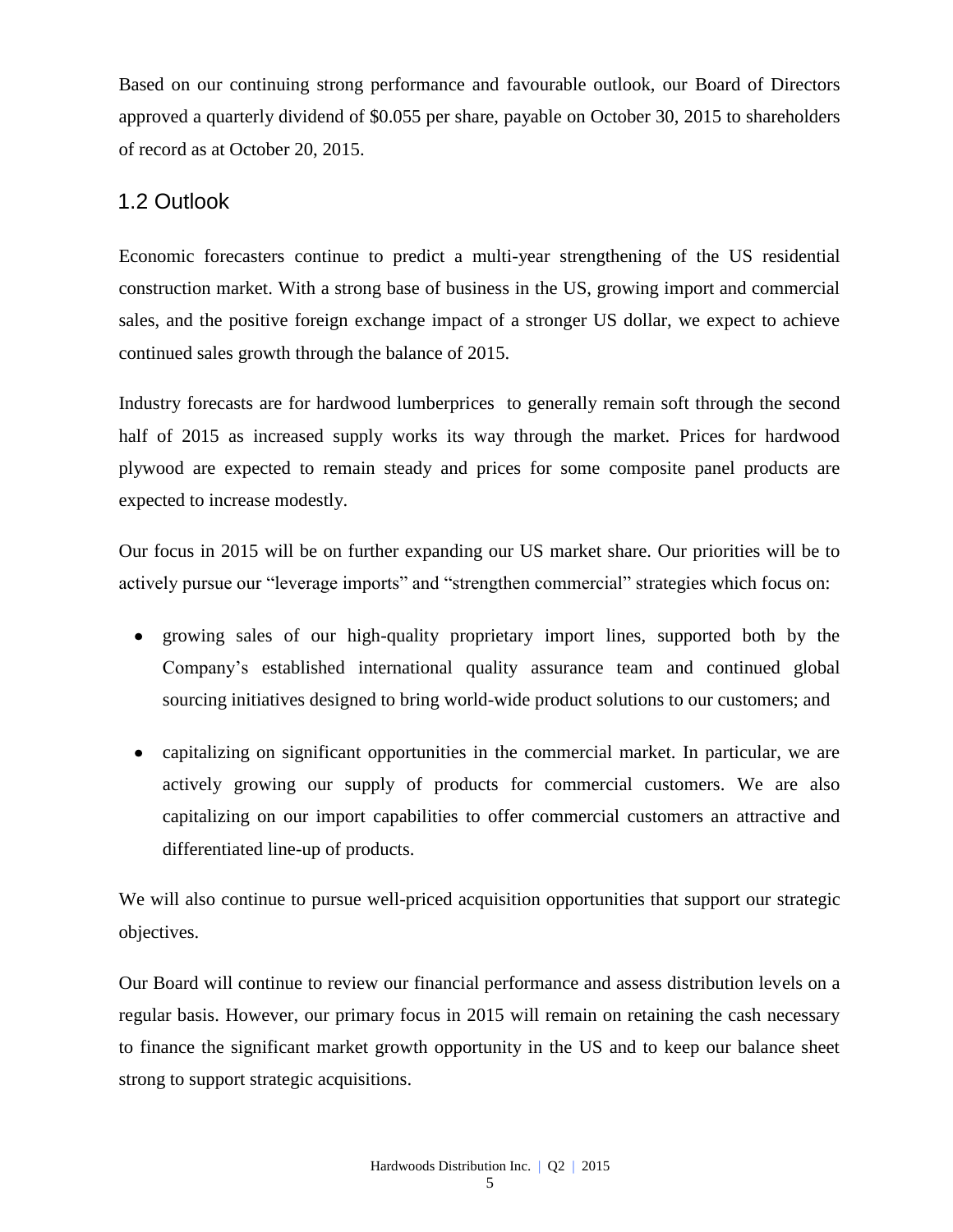## **2.0 Background**

#### 2.1 Company Overview

Hardwoods Distribution Inc. is a publicly traded company that holds, indirectly, a 100% ownership interest in Hardwoods Specialty Products LP and Hardwoods Specialty Products US LP (collectively, "Hardwoods" or the "Business"). Hardwoods Distribution Inc. is listed on the [Toronto Stock Exchange and trades under the symbol](http://tmx.quotemedia.com/quote.php?qm_symbol=TPK&locale=EN) HWD.

#### 2.2 Business and Industry Overview

Serving customers for over 50 years, Hardwoods is one of North America's largest distributors of high-grade hardwood lumber and specialty sheet goods to the cabinet, moulding, millwork, furniture and specialty wood products industries. At August 13, 2015 we operated 33 facilities located in 17 states and 5 provinces throughout North America. Five of these facilities include light manufacturing capabilities to create customer moulding and millwork packages for our customers; and one facility, HMI is a fully integrated producer and exporter of high-quality, value-added hardwood lumber. To maximize inventory management, we utilize a hub and spoke distribution system, with major hub distribution centres holding the bulk of our inventory and making regular truck transfers to replenish stock in satellite distribution centres that are located in smaller markets.

Approximately 51% of our second quarter 2015 sales were made up of hardwood plywood and non-structural sheet goods such as medium-density fiberboard, particleboard and melaminecoated stock. Approximately 39% of our sales were of high-grade hardwood lumber. Our sheet goods and lumber are complementary product lines; both are key products used by our customers in the manufacture of their end-use products. The balance of our product sales, about 10%, was made up of other specialty products.

Our primary role in the industry is to provide the critical link between mills that manufacture large volumes of hardwood lumber and sheet goods, and industrial customers that require smaller quantities of many different hardwood products for their own manufacturing processes. We provide a means for hundreds of hardwood mills to get their product to thousands of small-tomid-sized industrial manufacturers. We add value to our suppliers by buying their product in volume and paying them promptly, effectively acting as their third-party sales force. We add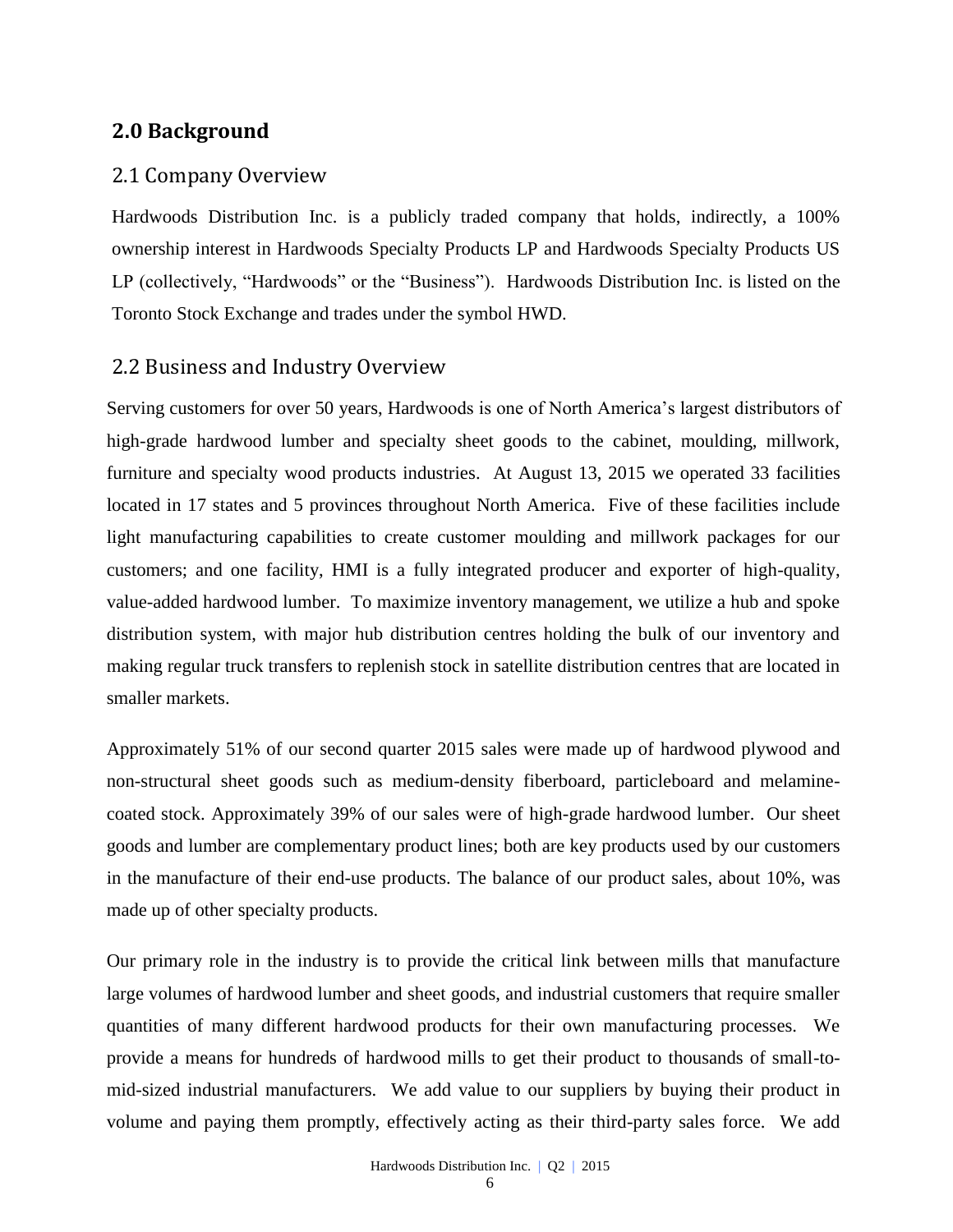value for our customers by providing them with the materials they need on a just-in-time basis, remanufacturing materials to customer specifications when required, selling in smaller quantities, and offering a wider range of product selection than the customer would be able to purchase directly from an individual mill. We also provide an important source of financing for our customers by allowing them to buy material from us on approved credit.

Our customer base manufactures a range of end-use products, such as cabinetry, furniture and custom millwork. These products in turn are sold into multiple sectors of the economy, including new home construction, renovation, non-residential construction and institutional markets. As a result of this diversity, it is difficult to determine with certainty what proportion of our products end up in each sector of the economy. We estimate about 60% of our products are used in new residential construction, in the form of cabinets, mouldings, custom finishing, and home furniture. We believe the balance of our products end up in other sectors of the economy not associated with new residential construction, such as home renovations, finishing millwork for office buildings, restaurant and bar interiors, hotel lobbies, retail point-of-purchase displays, schools, hospitals, custom motor coaches, yacht interiors and other specialty areas.

The majority of the hardwood lumber distributed in North America is harvested from North American hardwood forests, located principally in the Eastern United States, and is milled by hundreds of small mills. Imported hardwood lumber is largely limited to specialty species that generally do not compete with domestic hardwood lumber. Sheet goods are generally produced in North America by large manufacturers using domestic hardwoods and other materials, although imported hardwood plywood volumes have been increasing. Both domestic and imported hardwood lumber and plywood are distributed principally by third parties such as us.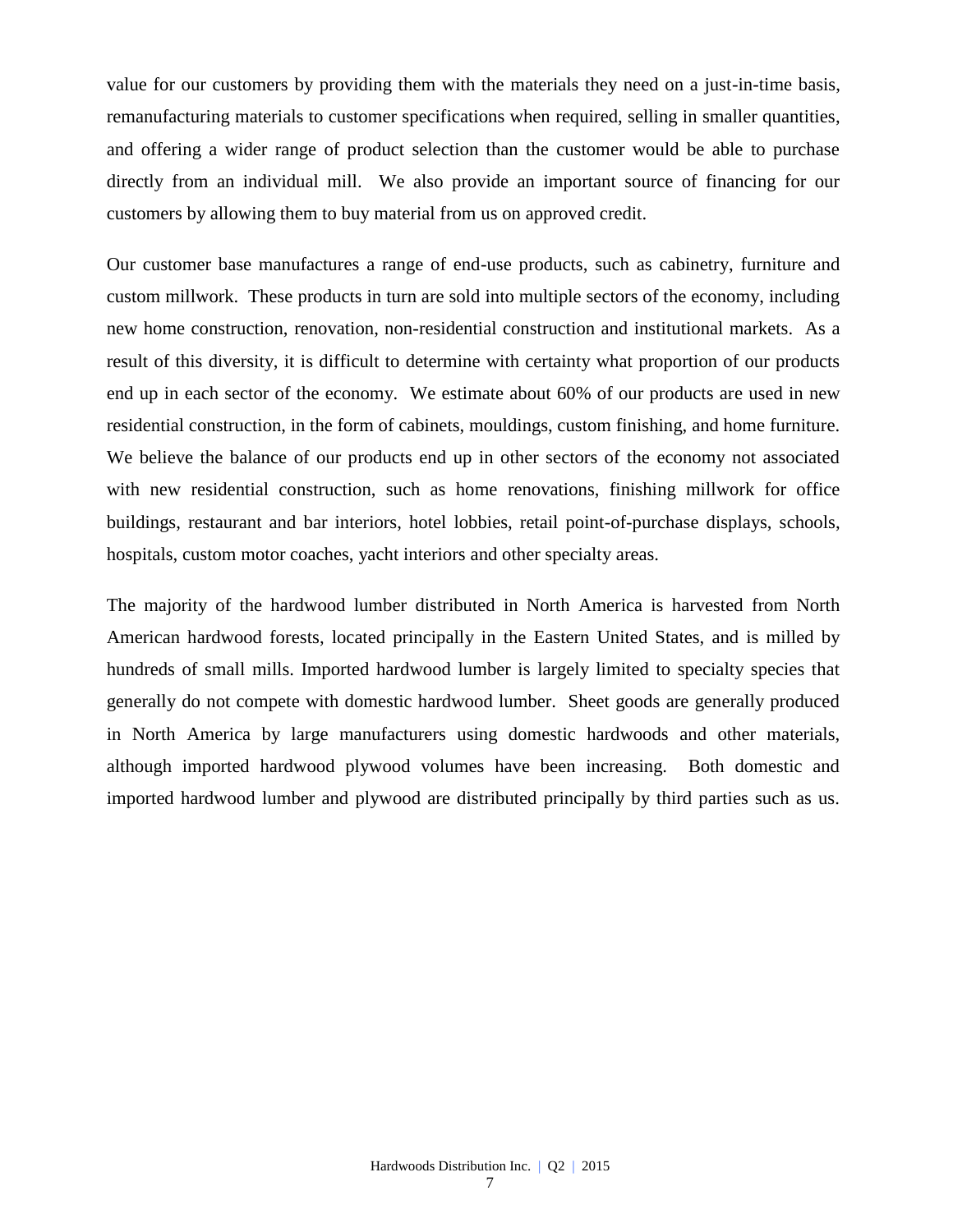# **3.0 Results of Operations**

# 3.1 Three Month Periods Ended June 30, 2015 and June 30, 2014

| Selected Unaudited Consolidated Financial Information (in thousands of Canadian dollars) |                                       |                                       |              |            |
|------------------------------------------------------------------------------------------|---------------------------------------|---------------------------------------|--------------|------------|
|                                                                                          | For the three months<br>Ended June 30 | For the three months<br>Ended June 30 | \$ Increase  | % Increase |
|                                                                                          | 2015                                  | 2014                                  | Decrease)    | (Decrease) |
| Total sales                                                                              | \$<br>143,351                         | \$<br>119,038                         | \$<br>24,313 | 20.4%      |
| Sales in the US (US\$)                                                                   | 92,046                                | 83,521                                | 8,525        | 10.2%      |
| Sales in Canada                                                                          | 30,175                                | 27,904                                | 2,271        | 8.1%       |
| Gross profit                                                                             | 24,848                                | 20,528                                | 4,320        | 21.0%      |
| Gross profit %                                                                           | 17.3%                                 | 17.2%                                 |              |            |
| Operating expenses                                                                       | (16,215)                              | (13,500)                              | 2,715        | 20.1%      |
| Profit from operating activities                                                         | 8,633                                 | 7,028                                 | 1,605        | 22.8%      |
| Add: Depreciation and amortization                                                       | 647                                   | 515                                   | 132          | 25.6%      |
| Earnings before interest, taxes, depreciation and                                        |                                       |                                       |              |            |
| amortization ("EBITDA")                                                                  | \$<br>9,280                           | \$<br>7,543                           | \$<br>1,737  | 23.0%      |
| Add (deduct):                                                                            |                                       |                                       |              |            |
| Depreciation and amortization                                                            | (647)                                 | (515)                                 | (132)        |            |
| Net finance expense                                                                      | (330)                                 | (414)                                 | 84           |            |
| Income tax expense                                                                       | (3,294)                               | (2,618)                               | (676)        |            |
| Profit for the period                                                                    | \$<br>5,009                           | \$<br>3,996                           | \$<br>1,013  | 25.4%      |
| Basic and fully diluted profit per share                                                 | 0.30                                  | \$<br>0.24                            |              |            |
| Average Canadian dollar exchange rate for one US dollar                                  | 1.229                                 | 1.090                                 |              |            |

#### **Sales**

For the three months ended June 30, 2015, total sales increased 20.4% to \$143.4 million, from \$119.0 million during the same period in 2014. Of the \$24.3 million year-over-year increase, \$11.5 million was due to stronger underlying sales and \$12.8 million reflects the positive impact of a stronger US dollar when translating our US sales to Canadian dollars for reporting purposes.

Sales from our US operations, which comprise approximately three quarters of our revenues, increased by US\$8.5 million, or 10.2%, to US\$92.0 million, from US\$83.5 million in the same period in 2014. Organic growth accounted for US\$6.3 million of the increase as a result of stronger underlying sales activity. HMI, the high-quality hardwood lumber producer and exporter we acquired on April 28, 2014, contributed US\$2.2 million to the increase in US sales.

Sales in Canada, which comprise approximately one quarter of our revenues, increased by \$2.3 million, or 8.1%, year-over-year. The growth reflects successes in winning new business, as well as overall stronger product prices in Canada resulting from the stronger US dollar, and other positive foreign exchange impacts as described in Section 1.1.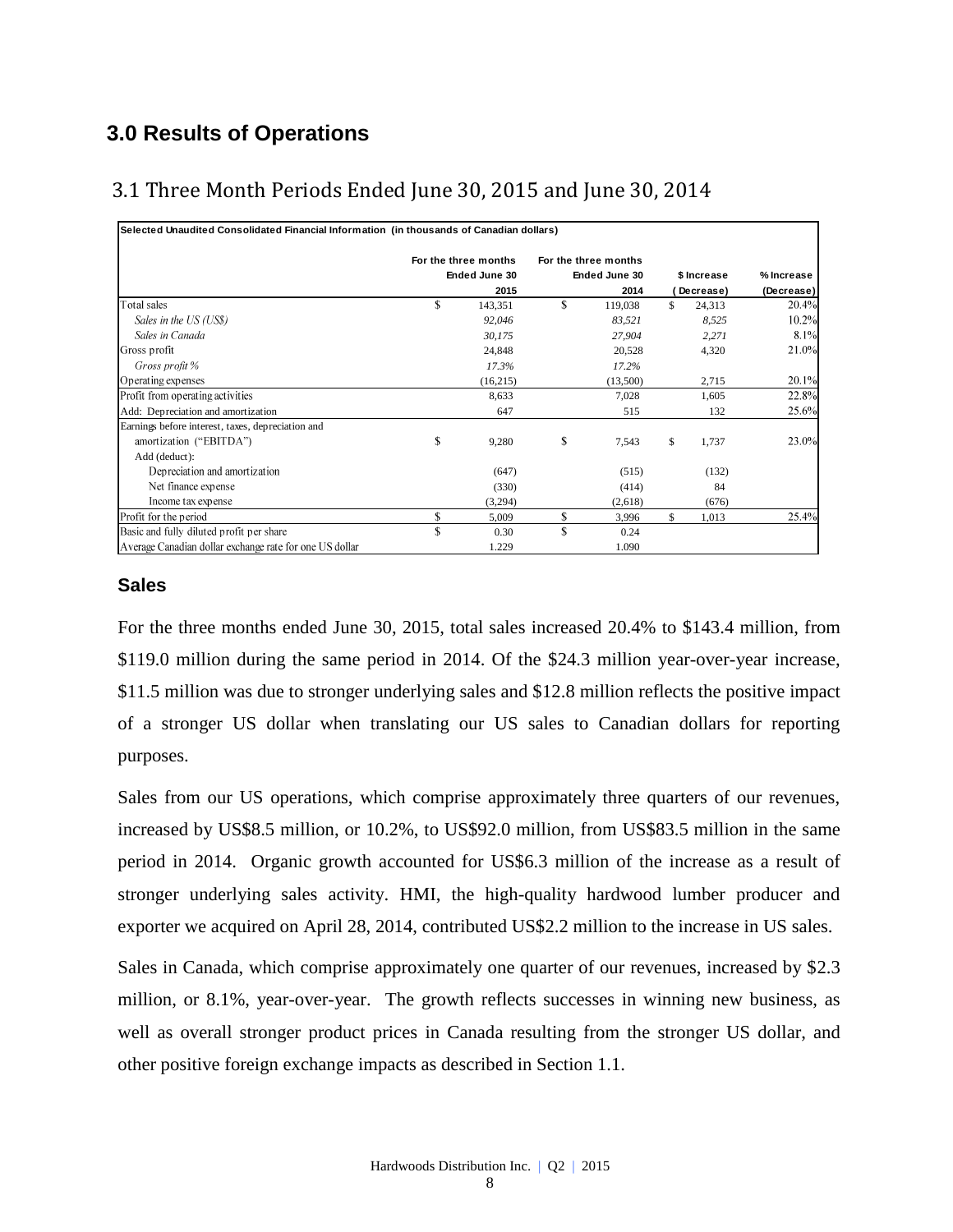#### **Gross Profit**

Gross profit for the three months ended June 30, 2015 increased 21.0% to \$24.8 million, from \$20.5 million in the second quarter of 2014. This \$4.3 million improvement reflects the higher sales for the period at a slightly higher gross profit margin. As a percentage of sales, second quarter gross profit margin increased to 17.3%, from 17.2% last year and is within the range we consider sustainable at this point in the business cycle.

#### **Operating Expenses**

Operating expenses increased to \$16.2 million in the second quarter of 2015, from \$13.5 million during the same period last year. The \$2.7 million increase primarily reflects \$1.4 million of higher expense due to the impact of a stronger US dollar on translation of US operating expenses, \$1.1 million of costs to support growth, and \$0.2 million in incremental costs from the acquired HMI business. As a percentage of sales, operating expenses were 11.3% of sales in the three months ended June 30, 2015 and 2014.

#### **EBITDA**

We generated EBITDA of \$9.3 million in the second quarter of 2015, an increase of \$1.7 million, or 23.0%, from \$7.6 million in the same period last year. The increase reflects the \$4.3 million increase in gross profit, partially offset by the \$2.6 million increase in operating expense before depreciation and amortization.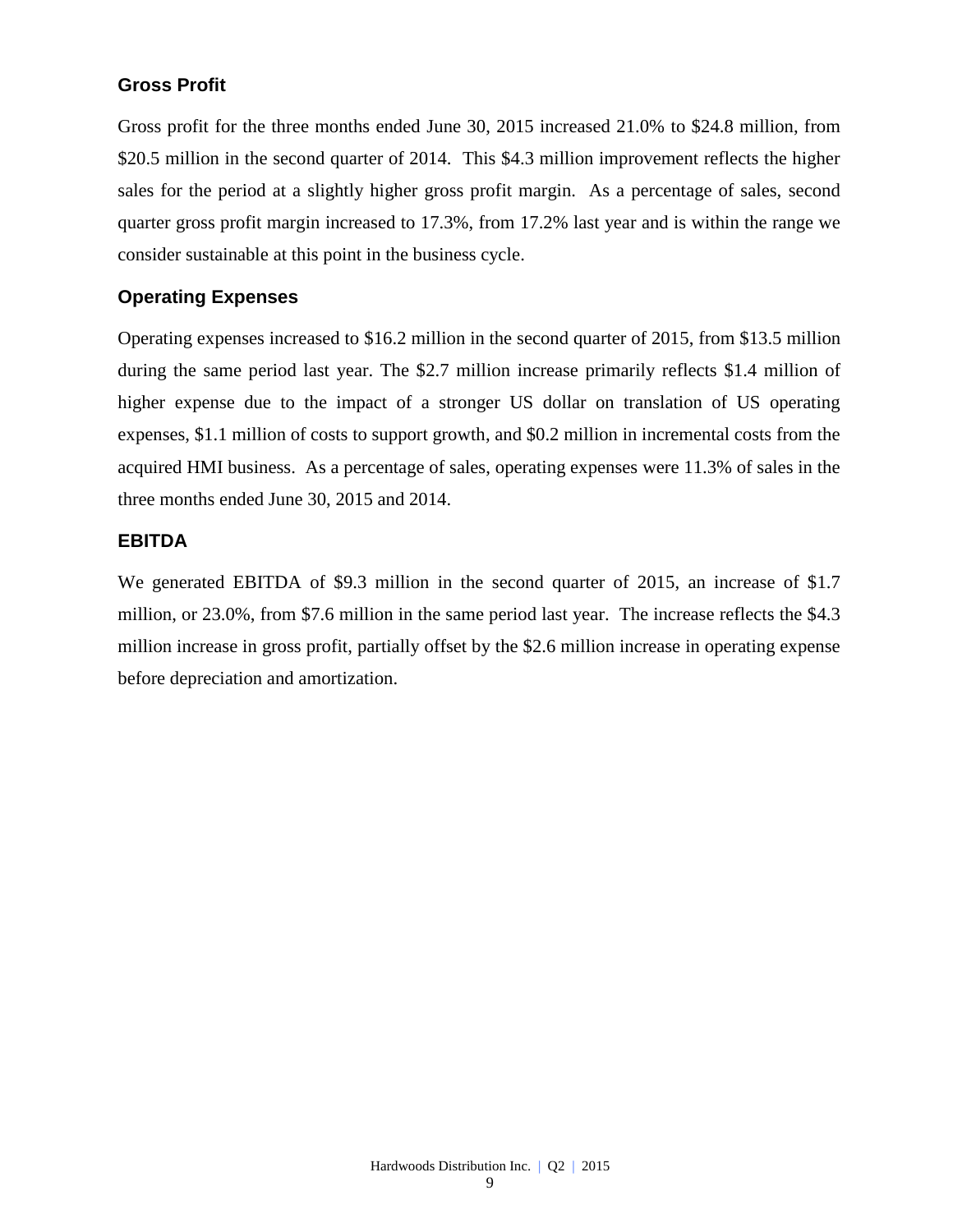#### **Net Finance Income (expense)**

| (in thousands of Canadian dollars)    | Three months | Three months |             |
|---------------------------------------|--------------|--------------|-------------|
|                                       | ended        | ended        |             |
|                                       | June 30      | June 30      | \$ Increase |
|                                       | 2015         | 2014         | Decrease)   |
| Finance expense:                      |              |              |             |
| Interest on bank indebtedness         | \$<br>(330)  | \$<br>(319)  | \$<br>11    |
| Accretion of finance lease obligation | (26)         | (27)         | (1)         |
| Foreign exchange losses               | (72)         | (184)        | (112)       |
| Total finance expense                 | (428)        | (530)        | (102)       |
| Finance income:                       |              |              |             |
| Interest on trade receivables,        |              |              |             |
| customer notes, and employee loans    | 98           | 116          | (18)        |
| Foreign exchange gain (loss)          |              |              |             |
| Total finance income                  | 98           | 116          | (18)        |
| Net finance expense                   | \$<br>(330)  | \$<br>(414)  | \$<br>(84)  |

Second quarter net finance expense was \$0.3 million, compared to a net finance expense of \$0.4 million during the same period in 2014. The year-over-year decrease in expense primarily reflects the impact of changes in the Canadian/US dollar exchange rate on translation for reporting purposes of intercompany debt held by or with subsidiaries of the Company.

#### **Income Tax Expense**

Income tax expense increased to \$3.3 million in the second quarter of 2015, from \$2.6 million in the same period in 2014. This increase primarily reflects higher taxable income.

#### **Profit for the Period**

Profit for the three months ended June 30, 2015 was \$5.0 million, compared to \$4.0 million during the same period in 2014. The \$1.0 million increase in profit primarily reflects the \$1.7 million increase in EBITDA partially offset by a \$0.7 million increase in income tax expense.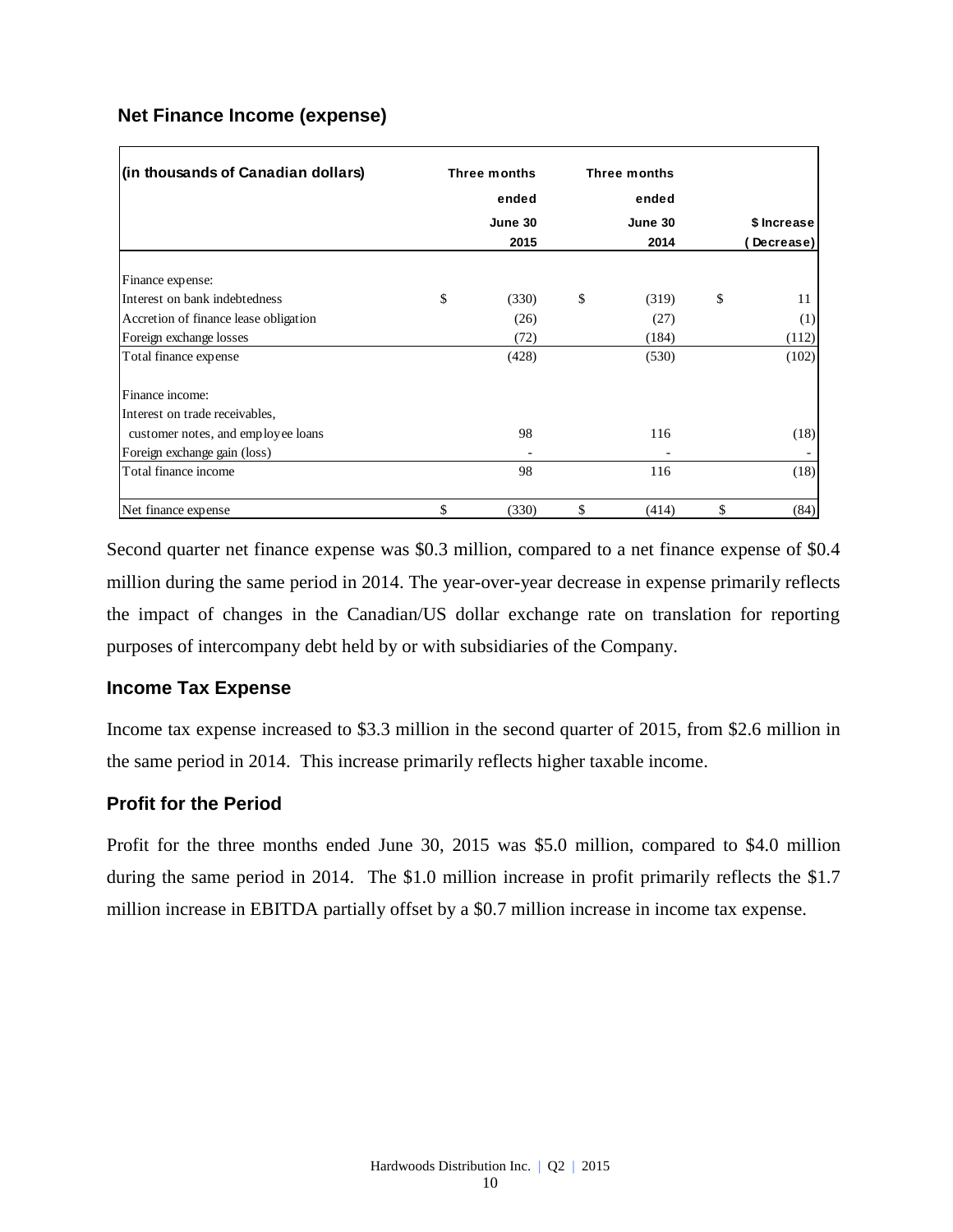# 3.2 Six Month Periods Ended June 30, 2015 and June 30, 2014

| Selected Unaudited Consolidated Financial Information (in thousands of Canadian dollars) |                    |     |                    |              |            |
|------------------------------------------------------------------------------------------|--------------------|-----|--------------------|--------------|------------|
|                                                                                          | For the six months |     | For the six months |              |            |
|                                                                                          | Ended June 30      |     | Ended June 30      | \$ Increase  | % Increase |
|                                                                                          | 2015               |     | 2014               | Decrease)    | (Decrease) |
| Total sales                                                                              | \$<br>278,467      | S   | 219,972            | \$<br>58,495 | 26.6%      |
| Sales in the US (US\$)                                                                   | 178,479            |     | 153,062            | 25,417       | 16.6%      |
| Sales in Canada                                                                          | 58,011             |     | 52,093             | 5,918        | 11.4%      |
| Gross profit                                                                             | 47,911             |     | 38,791             | 9,120        | 23.5%      |
| Gross profit %                                                                           | 17.2%              |     | 17.6%              |              |            |
| Operating expenses                                                                       | (32, 203)          |     | (27,098)           | 5,105        | 18.8%      |
| Profit from operating activities                                                         | 15,708             |     | 11,693             | 4,015        | 34.3%      |
| Add: Depreciation and amortization                                                       | 1,218              |     | 953                | 265          | 27.8%      |
| Earnings before interest, taxes, depreciation and                                        |                    |     |                    |              |            |
| amortization ("EBITDA")                                                                  | \$<br>16,926       | \$  | 12,646             | \$<br>4,280  | 33.8%      |
| Add (deduct):                                                                            |                    |     |                    |              |            |
| Depreciation and amortization                                                            | (1,218)            |     | (953)              | (265)        |            |
| Net finance expense                                                                      | (94)               |     | (349)              | 255          |            |
| Income tax expense                                                                       | (5,892)            |     | (4,383)            | (1,509)      |            |
| Profit for the period                                                                    | \$<br>9,722        | \$  | 6,961              | \$<br>2,761  | 39.7%      |
| Basic and fully diluted profit per share                                                 | \$<br>0.58         | \$. | 0.42               |              |            |
| Average Canadian dollar exchange rate for one US dollar                                  | 1.235              |     | 1.097              |              |            |

#### **Sales**

For the six months ended June 30, 2015, total sales increased 26.6% to \$278.5 million, from \$220.0 million during the same period in 2014. Of the \$58.5 million year-over-year increase, \$33.8 million was due to stronger underlying sales and \$24.7 million reflects the positive impact of a stronger US dollar when translating our US sales to Canadian dollars for reporting purposes.

Sales from our US operations, which comprise approximately three quarters of our revenues, increased by US\$25.4 million, or 16.6%, to US\$178.5 million, from US\$153.1 million in the same period in 2014. Organic growth accounted for US\$14.4 million of the increase as a result of stronger underlying sales. HMI, acquired on April 28, 2014, contributed US\$11.0 million to the increase in US sales.

Sales in Canada, which comprise approximately one quarter of our revenues, increased by \$5.9 million, or 11.4%, year-over-year. The increase in sales reflects our successes in winning new business, as well as the positive impacts of a stronger US dollar as described in Section 1.1.

#### **Gross Profit**

Gross profit for the six months ended June 30, 2015 increased 23.5% to \$47.9 million, from \$38.8 million in the same period of 2014. This \$9.1 million improvement reflects the higher sales for the period, partially offset by a lower gross profit margin. As a percentage of sales,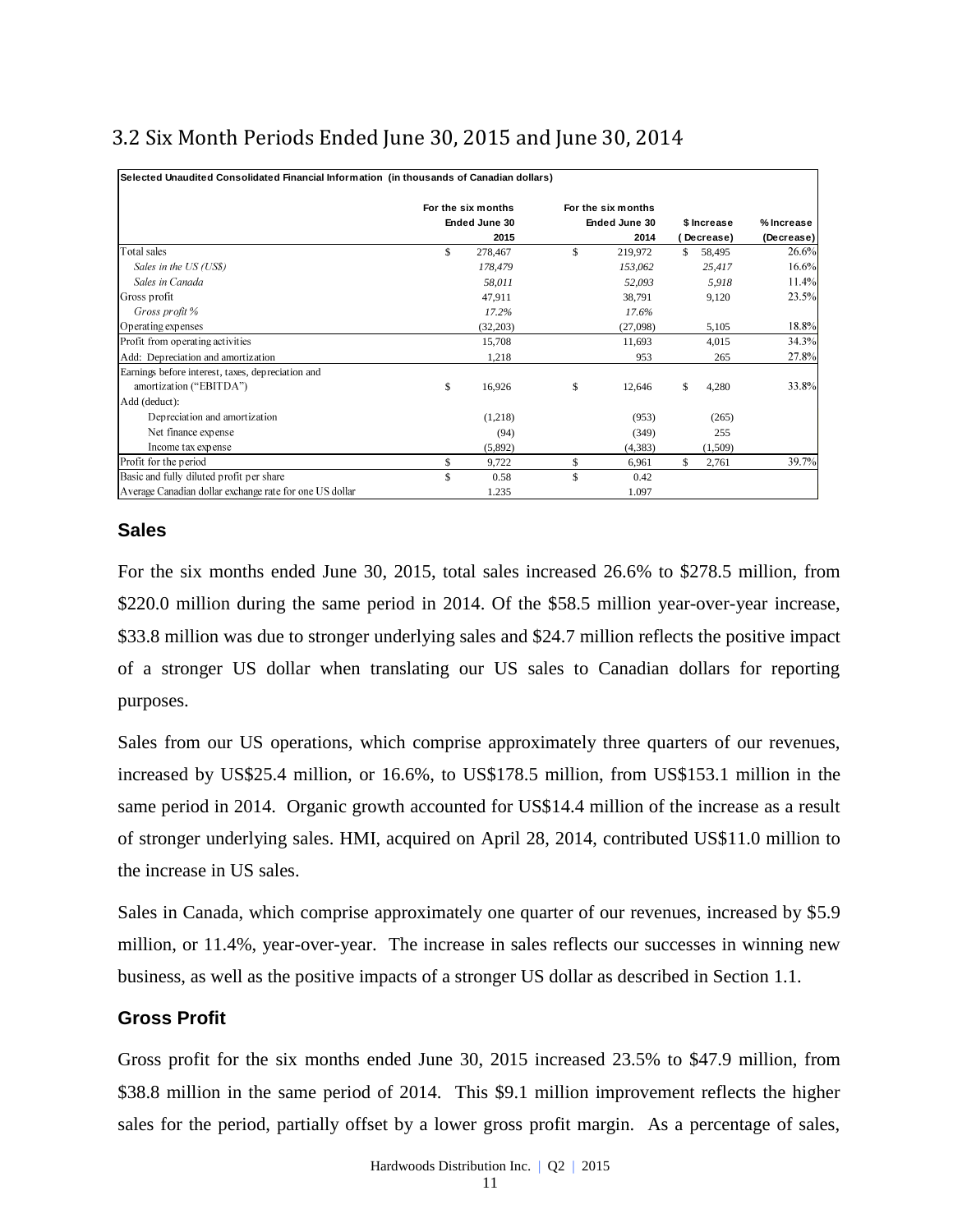gross profit margin for the six months ended June 30, 2015 was 17.2%, compared to 17.6% in the same period last year. The year-over-year reduction reflects competitive conditions as well as the impact of the acquired HMI manufacturing business. HMI generates a slightly lower gross profit percentage than does Hardwoods' traditional distribution business. Our entry into targeted commercial market segments also impacted margins as we offered competitive introductory pricing to some of our new accounts.

#### **Operating Expenses**

Operating expenses increased to \$32.2 million in the six months ended June 30, 2015, from \$27.1 million during the same period last year. The \$5.1 million increase primarily reflects \$2.7 million of higher expense due to the impact of a stronger US dollar on translation of US operating expenses, \$1.5 million of added expenses to support our organic growth and \$0.9 million in incremental costs from the acquired HMI business. As a percentage of sales, operating expenses improved to 11.6% of sales in the six months ended June 30, 2015, from 12.3% during the same period in 2014.

#### **EBITDA**

We generated EBITDA of \$16.9 million for the six months ended June 30, 2015, an increase of \$4.3 million or 33.8%, from \$12.6 million in the same period last year. The increase reflects the \$9.1 million increase in gross profit, partially offset by the \$4.8 million increase in operating expense before depreciation and amortization.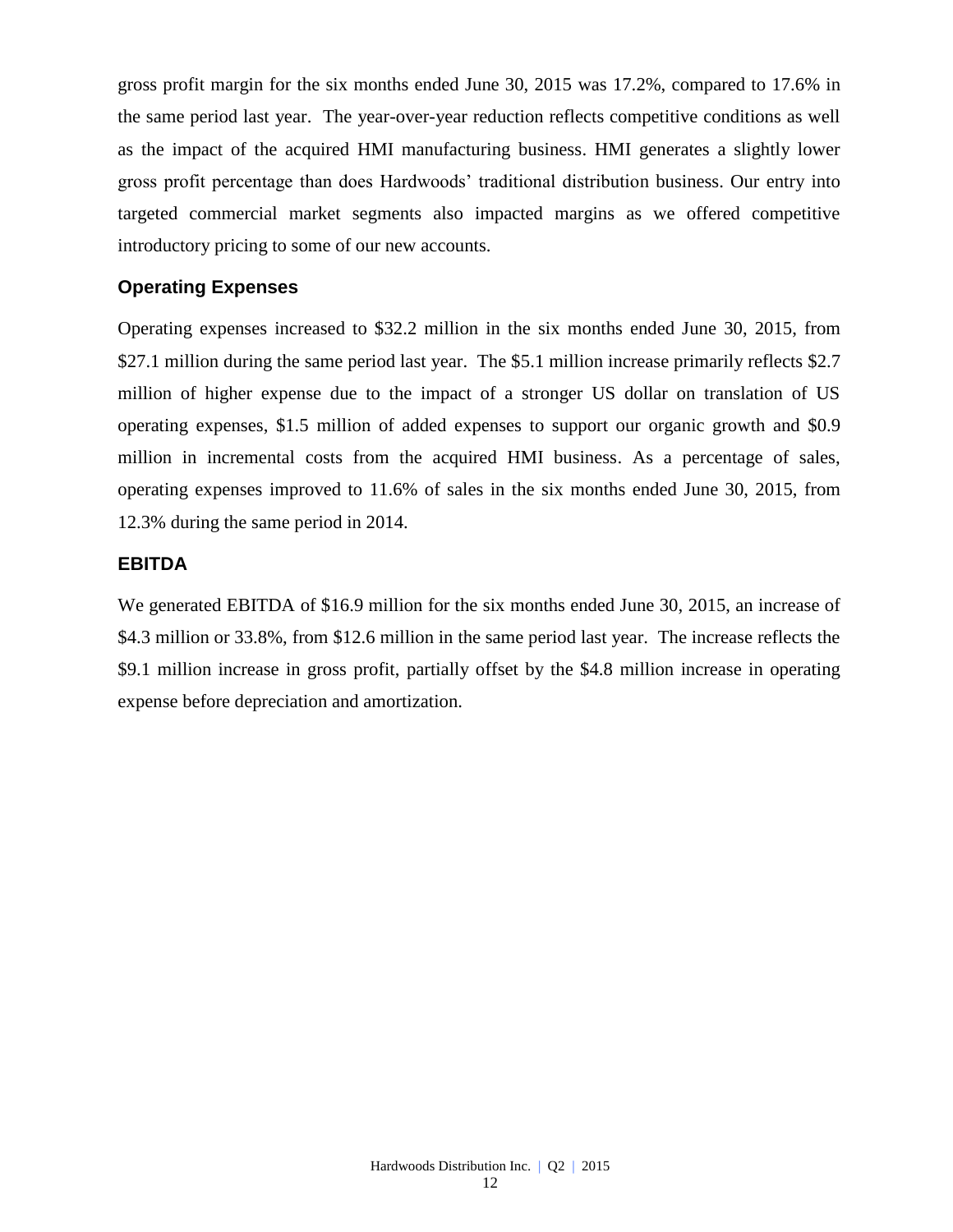#### **Net Finance Income (Cost)**

| (in thousands of Canadian dollars)    |                    |                    |                |
|---------------------------------------|--------------------|--------------------|----------------|
|                                       | For the six months | For the six months |                |
|                                       | ended June 30      | ended June 30      | \$ Increase    |
|                                       | 2015               | 2014               | Decrease)      |
| Finance expense:                      |                    |                    |                |
| Interest on bank indebtedness         | \$<br>(666)        | \$<br>(538)        | \$<br>128      |
| Accretion of finance lease obligation | (55)               | (53)               | $\overline{c}$ |
| Foreign exchange losses               |                    |                    |                |
| Total finance expense                 | (721)              | (591)              | 130            |
| Finance income:                       |                    |                    |                |
| Interest on trade receivables         |                    |                    |                |
| customer notes, and employee loans    | 192                | 220                | (28)           |
| Foreign exchange gain                 | 435                | 22                 | 413            |
| Total finance income                  | 627                | 242                | 385            |
| Net finance expense                   | \$<br>(94)         | \$<br>(349)        | \$<br>(255)    |

For the six months ended June 30, 2015, net finance expense was \$0.1 million, compared to a net finance cost of \$0.3 million during the same period in 2014. The year-over-year decrease primarily reflects the impact of changes in the Canadian/US dollar exchange rate on translation for reporting purposes of intercompany debt held by or with subsidiaries of the Company.

#### **Income Tax Expense**

Income tax expense increased to \$5.9 million for the six months ended June 30, 2015, from \$4.4 million in the same period in 2014. This increase primarily reflects higher taxable income.

#### **Profit for the Period**

Profit for the six months ended June 30, 2015 increased to \$9.7 million, from \$7.0 million during the same period in 2014. The \$2.7 million increase reflects the \$4.3 million increase in EBITDA and the \$0.3 million decrease in net finance expense, partially offset by a \$1.5 million increase in income tax expense, and a \$0.3 million increase in depreciation and amortization.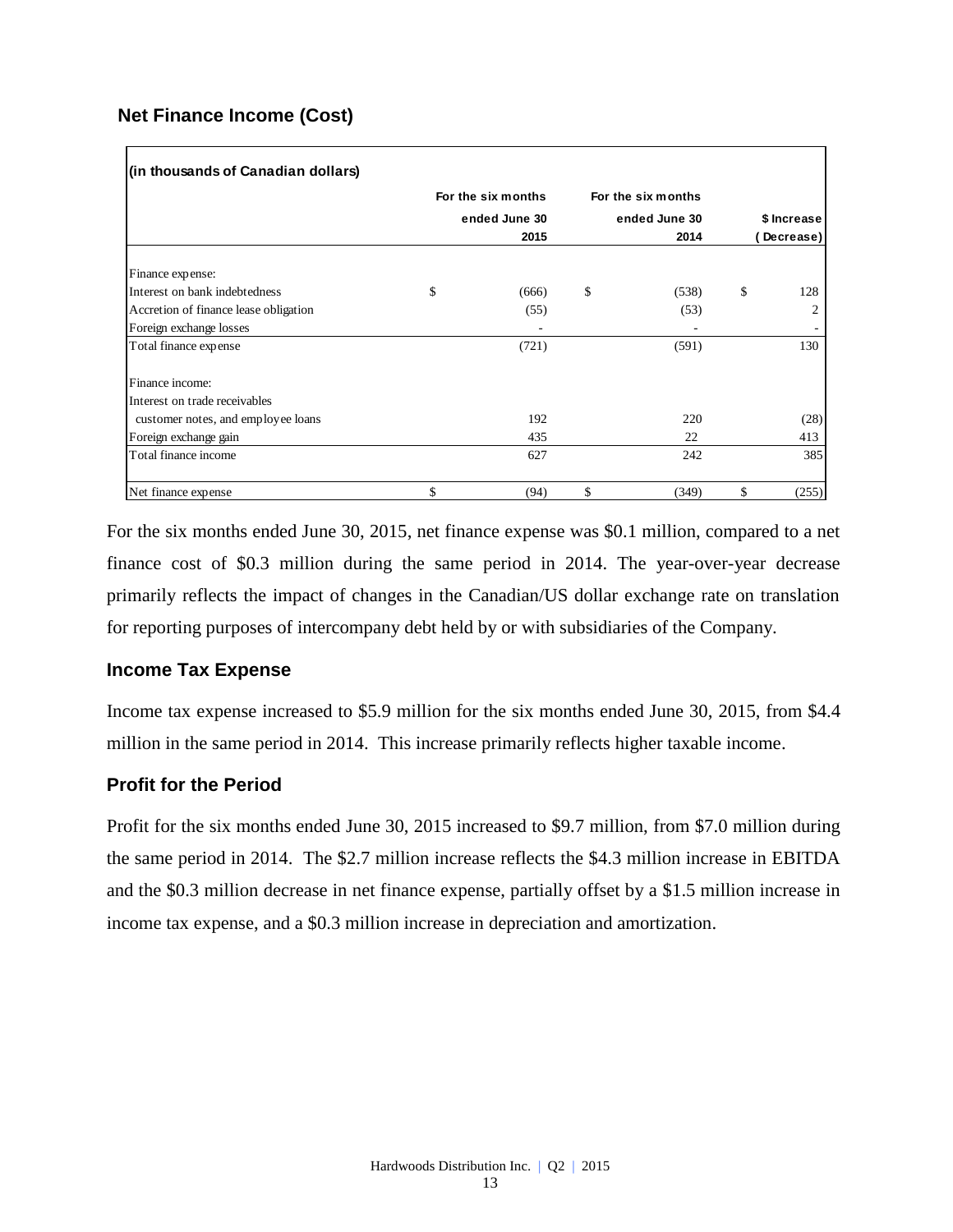# **4.0 Quarterly Financial Information and Seasonality**

| (in thousands of dollars)      | Q <sub>2</sub><br>2015 | Q1<br>2015        |   | Q <sub>4</sub><br>2014 |   | Q3<br>2014  |   | Q2<br>2014 | Q <sub>1</sub><br>2014 |   | Q <sub>4</sub><br>2013 |   | Q3<br>2013 |
|--------------------------------|------------------------|-------------------|---|------------------------|---|-------------|---|------------|------------------------|---|------------------------|---|------------|
| Total sales                    | \$<br>143.351          | \$<br>135.1<br>16 | S | 114.324                | S | .398<br>121 | S | 119.038    | 100.934                | S | 91,069                 | S | 97,546     |
| Profit                         | 5,009                  | 4,713             |   | 2,808                  |   | 4,246       |   | 3,996      | 2,965                  |   | 2,375                  |   | 3,109      |
| Basic profit per share         | 0.30                   | 0.28              |   | 0.17                   |   | 0.26        |   | 0.24       | 0.18                   |   | 0.14                   |   | 0.19       |
| Fully diluted profit per share | 0.30                   | 0.28              |   | 0.17                   |   | 0.25        |   | 0.24       | 0.18                   |   | 0.14                   |   | 0.19       |
| <b>EBITDA</b>                  | 9,280                  | 7,646             |   | 5,238                  |   | 7.594       |   | 7,543      | 5,103                  |   | 4,216                  |   | 5,269      |

The preceding table provides selected quarterly financial information for our eight most recently completed fiscal quarters. This information is unaudited, but reflects all adjustments of a normal, recurring nature which are, in our opinion, necessary to present a fair statement of the results of operations for the periods presented. Quarter-to-quarter comparisons of our financial results are not necessarily meaningful and should not be relied upon as an indication of future performance. Historically, the first and fourth quarters have been seasonally slower periods for our business. In addition, net earnings reported in each quarter may be impacted by acquisitions, such as our acquisition of the HMI business in the second quarter of 2014, and by changes in the foreign exchange rate of the Canadian and US dollars.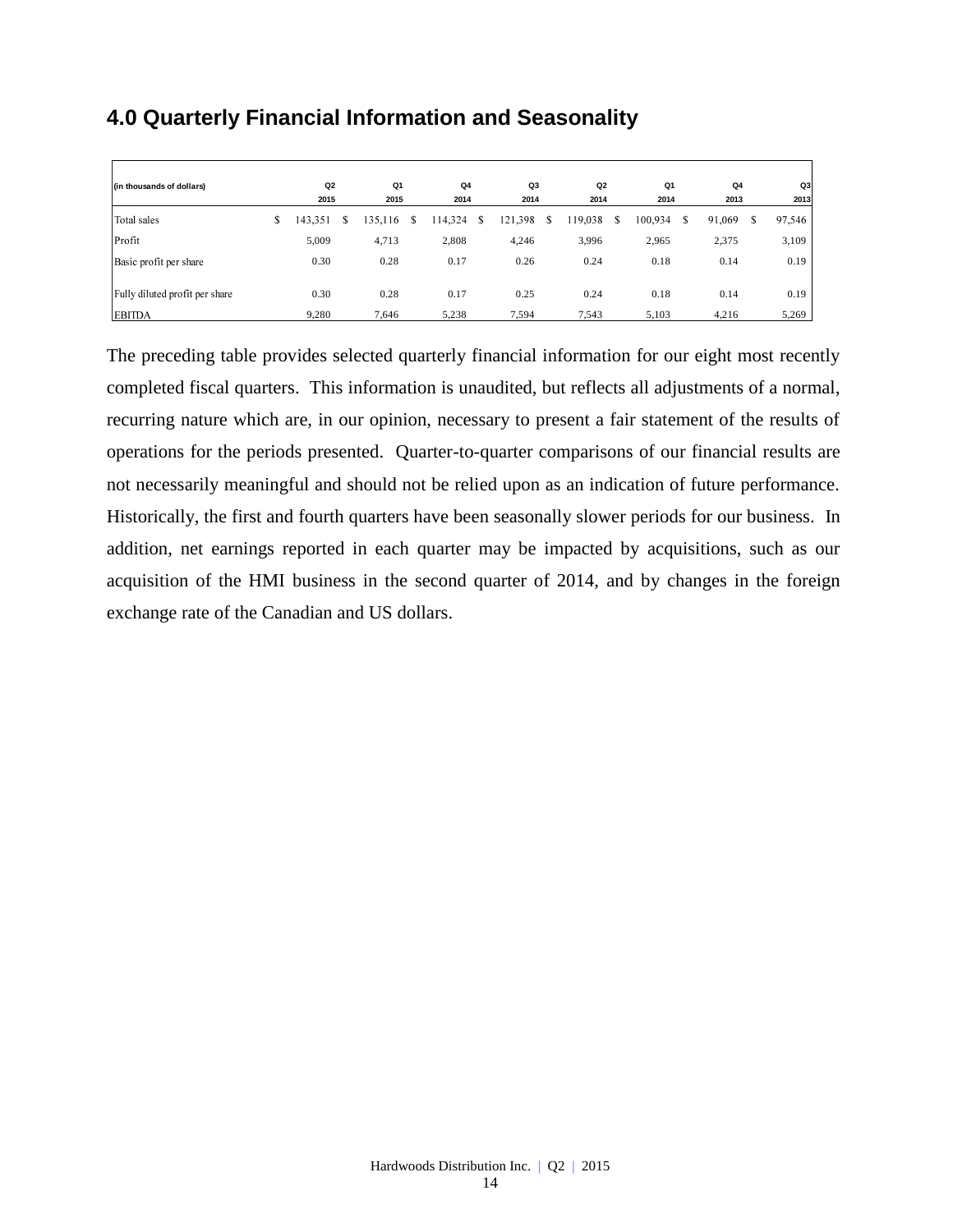# **5.0 Liquidity and Capital Resources**

| Selected Unaudited Consolidated Financial<br>Information (in thousands of Canadian dollars) |                          |    |                            |           |     |           |    |                          |    |           |
|---------------------------------------------------------------------------------------------|--------------------------|----|----------------------------|-----------|-----|-----------|----|--------------------------|----|-----------|
|                                                                                             |                          |    | Three months ended June 30 |           |     |           |    | Six months ended June 30 |    |           |
|                                                                                             | 2015                     |    | 2014                       | \$ Change |     | 2015      |    | 2014                     |    | \$ Change |
| Cash provided by operating activities before changes                                        |                          |    |                            |           |     |           |    |                          |    |           |
| in non-cash working capital                                                                 | \$<br>6.557              | -S | 5.796 \$                   | 761       | \$. | 11.152    | S. | 9.709                    | -S | 1.443     |
| Changes in non-cash working capital                                                         | (4, 448)                 |    | 383                        | (4,831)   |     | (16, 573) |    | (11,279)                 |    | (5,294)   |
| Net cash provided by (used in) operating activities                                         | 2.109                    |    | 6.179                      | (4,070)   |     | (5,421)   |    | (1,570)                  |    | (3,851)   |
| Net cash used in investing activities                                                       | (72)                     |    | (15, 466)                  | 15,394    |     | (420)     |    | (15,685)                 |    | 15.265    |
| Net cash provided by (used in) financing activities                                         | (2,037)                  |    | 9,284                      | (11,321)  |     | 5,828     |    | 17.198                   |    | (11,370)  |
| Decrease (increase) in cash                                                                 |                          |    | (3)                        |           |     | (13)      |    | (57)                     |    | 44        |
| Cash, beginning of period                                                                   | $\overline{\phantom{a}}$ |    | 24                         | (24)      |     | 13        |    | 78                       |    | (65)      |
| Cash, end of period                                                                         |                          |    | 21                         | (21)      |     |           |    | 21                       |    | (21)      |

# 5.1 Cash Flows from Operating, Investing and Financing Activities

#### *Net cash used in operating activities*

For the three months ended June 30, 2015, net cash provided by operating activities was \$2.1 million, compared to \$6.2 million in the same period in 2014, a decrease of \$4.1 million. Cash provided by operating activities before changes in non-cash working capital increased by \$0.8 million period-over-period, primarily reflecting an increase in EBITDA of \$1.7 million offset by an increase in income taxes paid of \$1.0 million. Investment in non-cash working capital increased by \$4.8 million in the second quarter of 2015 compared to the second quarter of 2014. An analysis of changes in working capital is provided in section 5.2 of this report.

For the six months ended June 30, 2015, net cash used in operating activities was \$5.4 million, compared to \$1.6 million in the same period in 2014, an increase of \$3.9 million. Cash provided by operating activities before changes in non-cash working capital increased by \$1.4 million period-over-period, primarily reflecting an increase in EBITDA of \$4.3 million offset by an increase in income taxes paid of \$2.8 million. Investment in non-cash working capital increased by \$5.3 million in the second half of 2015 compared to the second half of 2014. An analysis of changes in working capital is provided in section 5.2 of this report.

#### *Net cash used in investing activities*

Net cash used in investing activities decreased \$15.4 million and \$15.3 million in the three and six month periods ended June 30, 2015 respectively as compared to the same periods in 2014. The decrease primarily relates to the \$15.3 million paid on acquisition of HMI on April 28, 2014.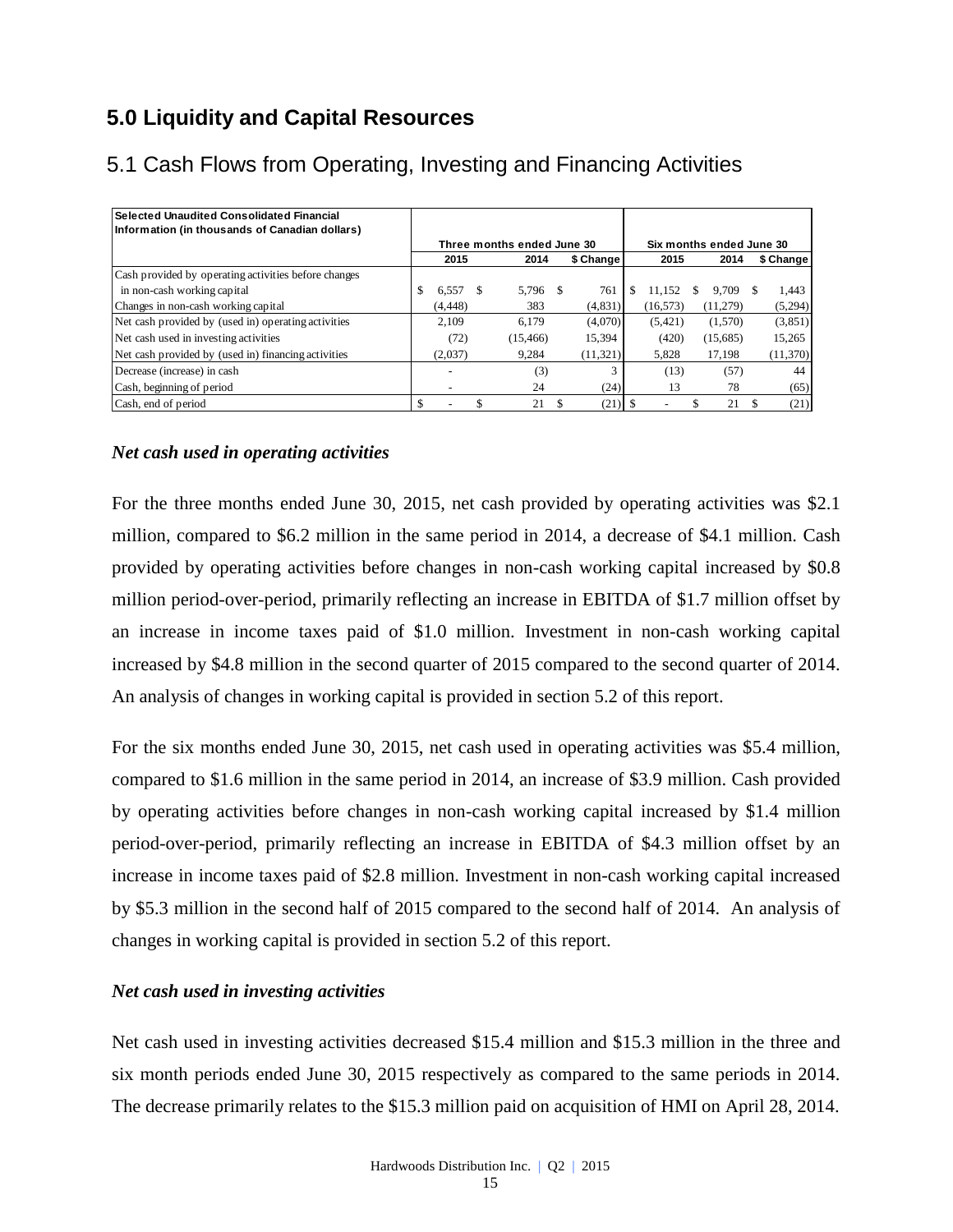Capital expenditures in our traditional distribution business have historically been low as we lease our buildings and typically contract out all freight delivery services. Capital expenditures in this part of our business are principally for the replacement of forklifts, furniture and fixtures, leasehold improvements and computer equipment.

Our Paxton business, which includes five branches, requires some additional ongoing investment in moulders and other light remanufacturing equipment. Paxton also buys trailers and leases tractor units for use in delivery of product to customers, whereas other Hardwoods operations contract out this freight delivery service to third-party carriers.

The addition of HMI has increased our future capital expenditure needs, with the business requiring ongoing investment in machinery and equipment. We anticipate that additional annual capital expenditure requirements of approximately \$0.6 million will be required to maintain the productive capacity of the HMI business.

We believe we have made sufficient expenditures to sustain productive capacity of our business as it relates to our needs for property, plant and equipment.

#### *Net cash provided by financing activities*

For the three and six months ended June 30, 2015 net cash from financing activities decreased \$11.3 million and \$11.4 million respectively as compared to the same periods in 2014. There were no significant changes in the composition of cash provided by financing activities, with drawings on the Company's credit facilities being the main financing activity during the period.

# 5.2 Working Capital

Our business requires an ongoing investment in working capital, which we consider to be comprised of accounts receivable, inventory, and prepaid expenses, partially offset by provisions and short-term credit provided by suppliers in the form of accounts payable and accrued liabilities. We had working capital of \$148.3 million as at June 30, 2015, compared to \$123.8 million at December 31, 2014. Most of this increase is attributable to increased investment in accounts receivable and inventory to support sales growth.

Our investment in working capital fluctuates from quarter-to-quarter based on factors such as seasonal sales demand, strategic purchasing decisions taken by management, and the timing of collections from customers and payments made to our suppliers. Historically the first and fourth quarters are seasonally slower periods for construction activity, resulting in reduced demand for

Hardwoods Distribution Inc. | Q2 | 2015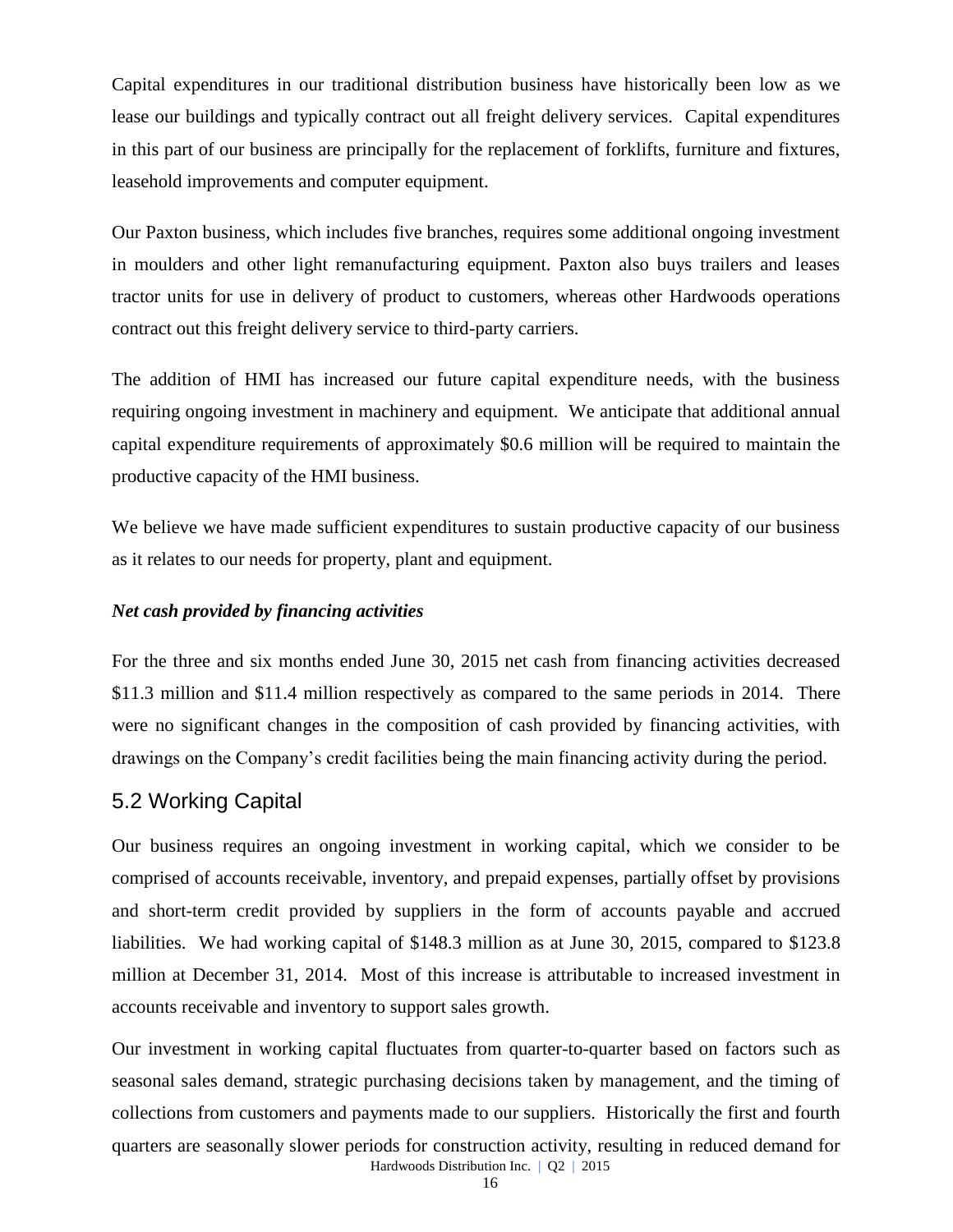hardwood products. As a result, sales and working capital requirements may be lower in these quarters. A summary of changes in our non-cash operating working capital during the three and six months ended June 30, 2015 and 2014 is provided below.

| (in thousands of Canadian dollars)                   |    |                                |                                |               |                                             |
|------------------------------------------------------|----|--------------------------------|--------------------------------|---------------|---------------------------------------------|
|                                                      |    | Three months<br>ended June 30. | Three months<br>ended June 30. | Six months    | Six months<br>ended June 30, ended June 30, |
| Source (use) of funds                                |    | 2015                           | 2014                           | 2015          | 2014                                        |
|                                                      |    |                                |                                |               |                                             |
| Accounts receivable                                  | \$ | $(1,003)$ \$                   | $2.280$   \$                   | $(11,847)$ \$ | (5,146)                                     |
| Inventory                                            |    | (4,697)                        | (2,521)                        | (8,960)       | (8, 732)                                    |
| Prepaid expenses                                     |    | (110)                          | (560)                          | 222           | (414)                                       |
| Accounts payable, accrued liabilities and provisions |    | 1.362                          | 1.184                          | 4.012         | 3,013                                       |
| Increase in non-cash operating working capital       | S  | $(4,448)$ \$                   | 383                            | $(16,573)$ \$ | (11,279)                                    |

Continued compliance with financial covenants under our credit facilities is important to ensure that we have adequate financing available to meet our working capital requirements. The terms of our revolving credit facilities are addressed in section 5.3 of this report.

# 5.3 Revolving Credit Facilities and Debt Management Strategy

| Selected Unaudited Consolidated Financial Information (in thousands of dollars) |    |               |    |                   |  |  |  |  |
|---------------------------------------------------------------------------------|----|---------------|----|-------------------|--|--|--|--|
|                                                                                 |    | As at         |    | As at             |  |  |  |  |
|                                                                                 |    | June 30, 2015 |    | December 31, 2014 |  |  |  |  |
| Cash                                                                            | \$ |               | \$ | (13)              |  |  |  |  |
| Bank indebtedness                                                               |    | 49.191        |    | 38,742            |  |  |  |  |
| Net Debt                                                                        |    | 49,191        |    | 38,729            |  |  |  |  |
| Shareholders' equity                                                            |    | 123,050       |    | 108,489           |  |  |  |  |
| Total Capitalization                                                            | \$ | 172,241       | \$ | 147,218           |  |  |  |  |
| Net debt to total capitalization                                                |    | 28.6%         |    | 26.3%             |  |  |  |  |
| Previous 12 months EBITDA                                                       | \$ | 29,758        | \$ | 25,478            |  |  |  |  |
| Net debt to previous 12 months EBITDA                                           |    | 1.7           |    | 1.5               |  |  |  |  |

We consider our capital to be bank indebtedness (net of cash) and shareholders' equity. As shown above, our net debt balance increased by \$10.5 million to \$49.2 million at June 30, 2015, from \$38.7 million at December 31, 2014. The increase in net debt primarily reflects the use of our bank lines to finance the additional investment in working capital required to support higher sales. Overall net debt compared to total capitalization stood at 28.6% as at June 30, 2015, compared to 26.3% at December 31, 2014. At June 30, 2015 our ratio of net debt-to-EBITDA for the previous 12 months was 1.7 times, compared to 1.5 times at December 31, 2014. Net debt-to-EBITDA and net debt to total capitalization serve as indicators of our financial leverage, however they are not measures prescribed by IFRS and our method of calculating these measures may differ from methods used by other issuers.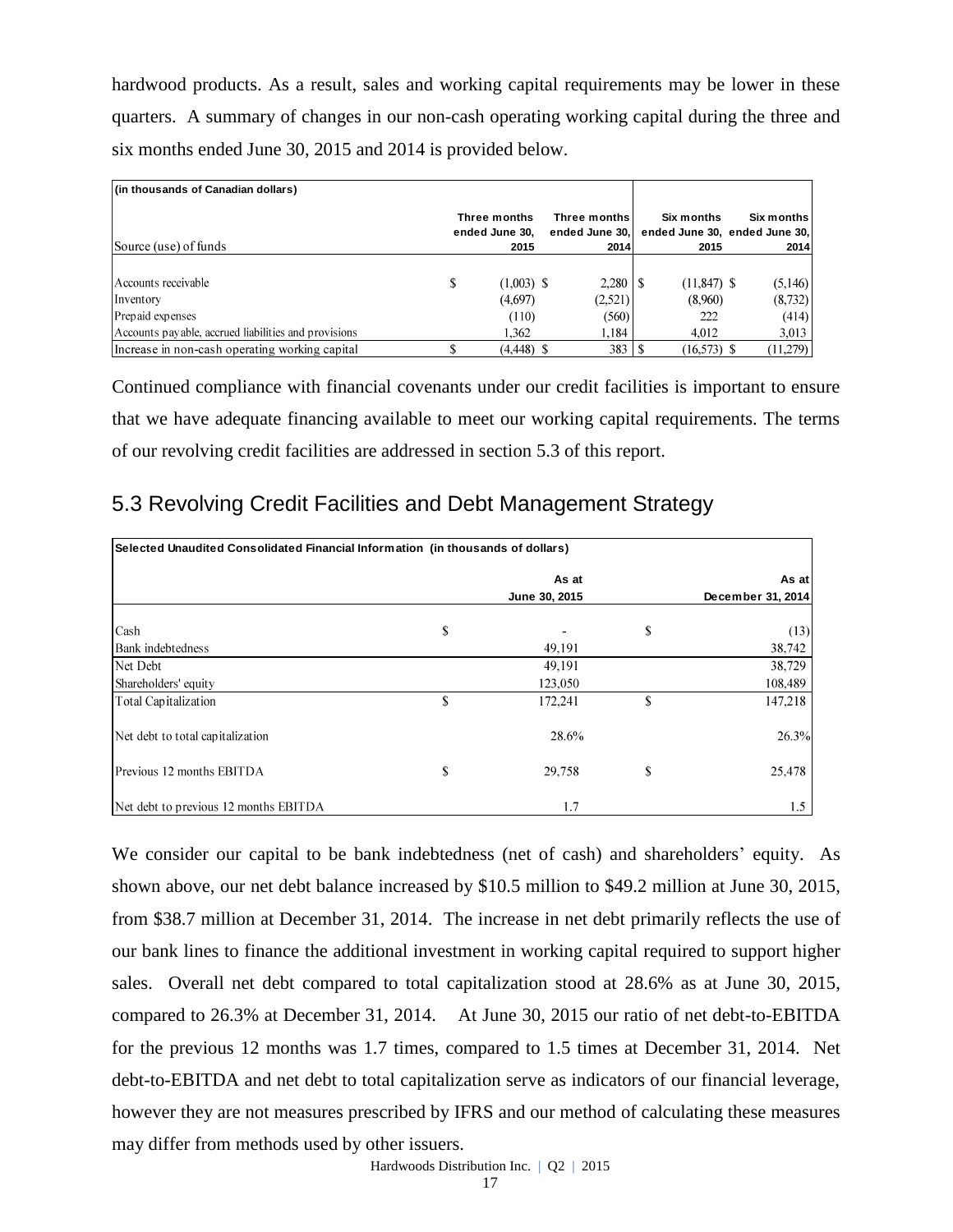We have independent credit facilities in both Canada and the U.S. These facilities may be drawn down to meet short-term financing requirements such as fluctuations in non-cash working capital, and in the case of the Canadian credit facility, to also make capital contributions to our US operating subsidiary. The amount made available under our Canadian and US revolving credit facilities is, from time-to-time, limited to the extent of the value of certain accounts receivable and inventories held by subsidiaries of the Company. Credit facilities also require ongoing compliance with certain credit ratios. A summary of our credit facilities as at June 30, 2015 is provided in the following table. In the second quarter of 2014, we amended our US credit facility to extend its term to April 27, 2017 and to increase the maximum borrowings available under the credit facility. The revised credit facility is comprised of US\$75.0 million available under revolving credit facilities and US\$4.1 million under a term loan that matures on April 27, 2017, with monthly payments based on a five-year amortization. The US credit facility was increased to provide us with additional flexibility to borrow against the value of collateral arising from the HMI acquisition. At June 30, 2015 we had total borrowing capacity of \$42.7 million available for future use and to cover checks issued in excess of funds on deposit of \$1.9 million at June 30, 2015.

| Selected Unaudited Consolidated Financial Information (in thousands of dollars) |                                      |                                      |  |  |  |  |  |  |  |
|---------------------------------------------------------------------------------|--------------------------------------|--------------------------------------|--|--|--|--|--|--|--|
|                                                                                 | <b>Canadian Credit</b><br>Facility   | <b>US Credit</b><br><b>Facility</b>  |  |  |  |  |  |  |  |
| Maximum borrowings under credit facility                                        | \$15.0 million                       | \$97.7 million (US\$78.2 million)    |  |  |  |  |  |  |  |
| Credit facility expiry date                                                     | August 7, 2016                       | April 27, 2017                       |  |  |  |  |  |  |  |
| Available to borrow                                                             | $$15.0$ million                      | \$71.1 million (US\$ 56.9 million)   |  |  |  |  |  |  |  |
| Credit facility borrowings                                                      | \$8.3 million                        | \$35.1 million (US\$ 28.1 million)   |  |  |  |  |  |  |  |
| Unused credit facility available                                                | \$6.7 million                        | \$36.0 million (US\$ 28.8 million)   |  |  |  |  |  |  |  |
|                                                                                 |                                      |                                      |  |  |  |  |  |  |  |
| Financial covenants:                                                            |                                      |                                      |  |  |  |  |  |  |  |
|                                                                                 | Covenant does not apply when         | Covenant does not apply when         |  |  |  |  |  |  |  |
|                                                                                 | the unused credit facility available | the unused credit facility available |  |  |  |  |  |  |  |
|                                                                                 | exceeds \$2.0 million, which it      | exceeds US\$7.5 million, which it    |  |  |  |  |  |  |  |
|                                                                                 | $did$ at June 30, 2015               | did at June 30, 2015                 |  |  |  |  |  |  |  |

The terms of the agreements with our lenders provide that dividends cannot be made to our shareholders in the event that our subsidiaries are not compliant with their financial covenants. Our operating subsidiaries were compliant with all required credit ratios as at June 30, 2015. Accordingly there were no restrictions on dividends arising from non-compliance with financial covenants.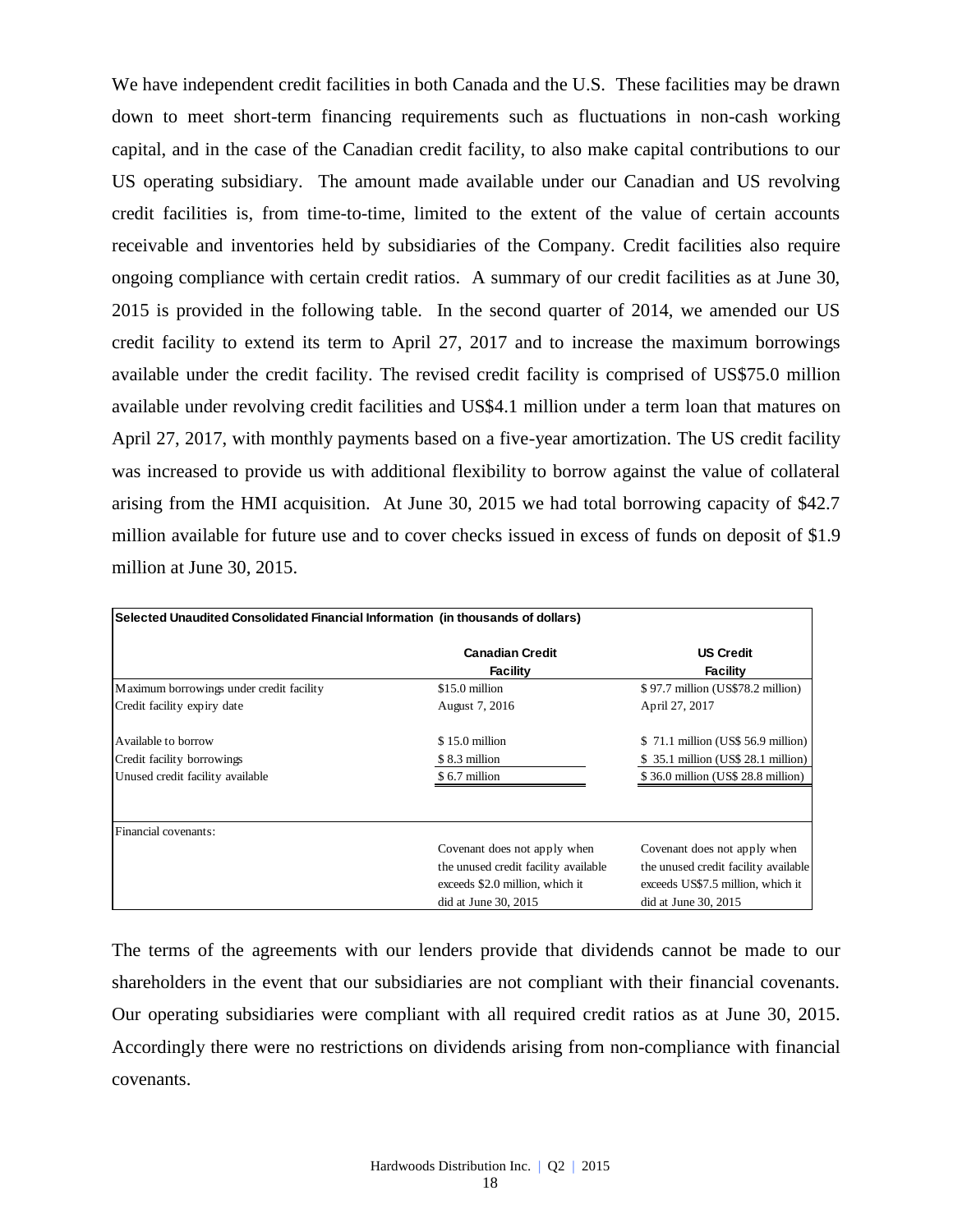Our debt management strategy is to roll and renew (as opposed to repay and retire) our revolving credit facilities in Canada and the US when they expire in August 2016 and April 2017, respectively. We do not intend to restrict future dividends in order to fully extinguish our bank debt obligations upon their maturity. The amount of bank debt that will actually be drawn on our available revolving credit facilities will depend upon the seasonal and cyclical needs of the business, and our cash generating capacity going forward. When making future dividend decisions, we will consider the amount of financial leverage, and therefore bank debt, we believe is appropriate given existing and expected market conditions and available business opportunities. We do not target a specific financial leverage amount. We believe our current credit facilities are sufficient to finance our working capital needs and market expansion strategy.

### 5.4 Contractual Obligations

There were no significant changes in our contractual commitments outside of the normal course of business, compared with those set forth in the Company's 2014 Annual Report, available on SEDAR at www.sedar.com.

### 5.5 Off-Balance Sheet Arrangements

We have no off-balance sheet arrangements.

#### 5.6 Financial Instruments

Financial assets include cash and current and non-current receivables, which are measured at amortized cost. Financial liabilities include bank indebtedness, accounts payable and accrued liabilities, income taxes payable, dividend payable and finance lease obligations which are measured at amortized cost. The carrying values of our cash, current accounts receivable, income taxes payable, accounts payable and accrued liabilities, and dividend payable approximate their fair values due to the relatively short period to maturity of the instruments. The fair value of non-current receivables and finance lease obligations are not expected to differ materially from carrying value given the interest rates being charged and term to maturity. The carrying values of the credit facilities approximate their fair values due to the existence of floating market-based interest rates.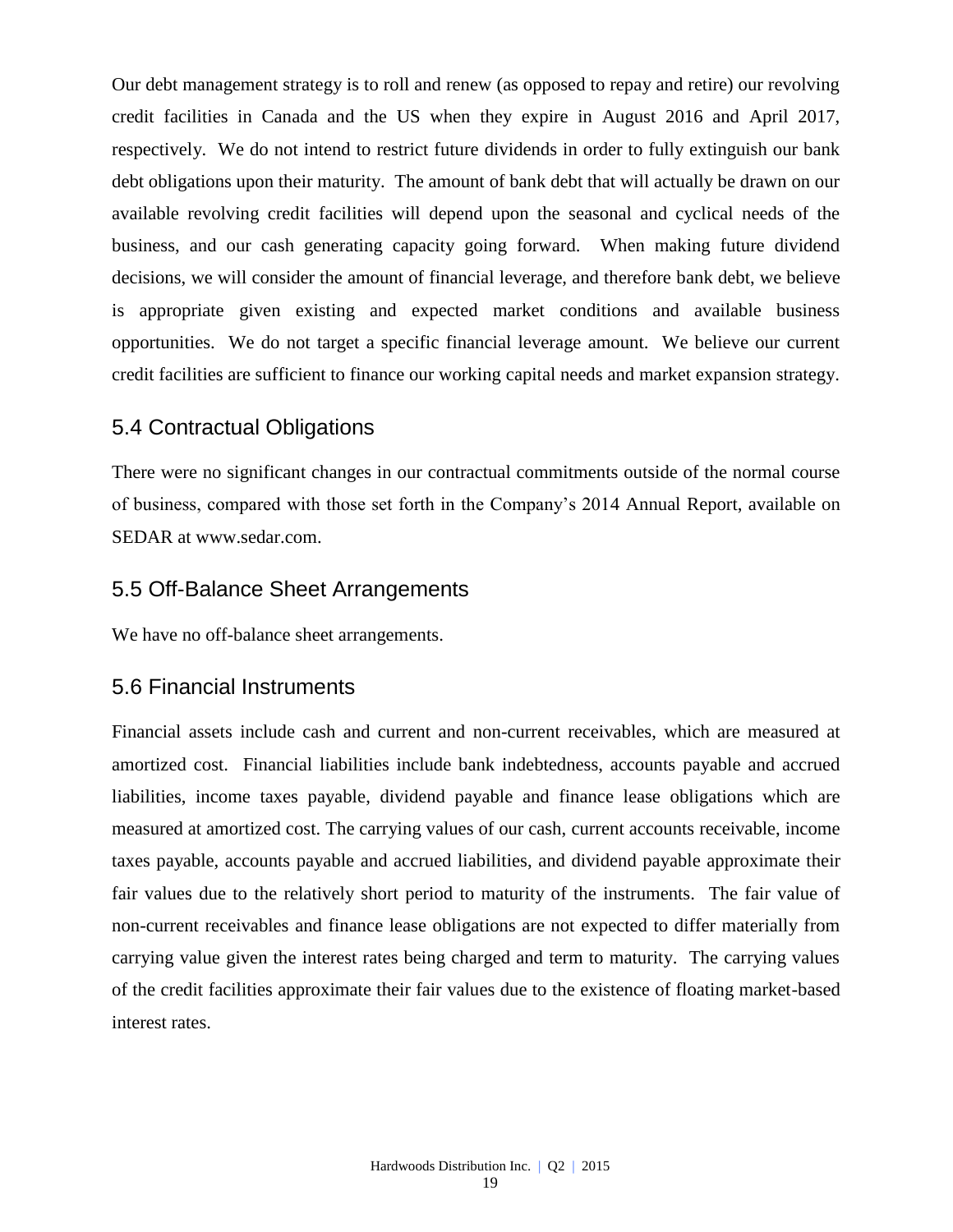## 5.7 Share Data

As at August 13, 2015, the date of this MD&A, we had 16,652,237 common shares issued and outstanding. In addition, at August 13, 2015, we had outstanding 51,317 performance shares and 165,202 restricted shares under the terms of our long-term incentive plan. The performance and restricted shares can be settled in common shares of the Company issued from treasury, shares purchased by the Company in the market, or in an amount of cash equal to the fair value of our common shares, or any combination of the foregoing. The restricted and performance shares vest over periods of up to three years and we intend to issue common shares from treasury to settle these obligations as they vest.

#### 5.8 Dividends

In the second quarter of 2015, we declared a quarterly dividend of \$0.055 per share, which was paid on July 31, 2015 to shareholders of record as at July 20, 2015. On August 13, 2015 we declared a quarterly dividend of \$0.055 per share, payable on October 30, 2015 to shareholders of record as at October 20, 2015. The Board regularly assesses our dividend strategy, giving due consideration to anticipated cash needs for additional working capital to support growing the business, appropriate debt levels, acquisition opportunities which may be available, expected market conditions, demand for our products, and other factors.

## **6.0 Related Party Transactions**

There were no material related party transactions in the three and six months ended June 30, 2015 or in the comparative periods in the prior year.

# **7.0 Critical Accounting Estimates & Adoption of Changes in Accounting Policies**

# 7.1 Critical Accounting Estimates

The preparation of financial statements in accordance with IFRS requires that we make estimates and assumptions that can have a material impact on our results of operations as reported on a periodic basis. We base our estimates and assumptions on past experience and other factors that are deemed reasonable under the circumstances. Actual results could differ from these estimates. The critical estimates used in preparing our financial statements are: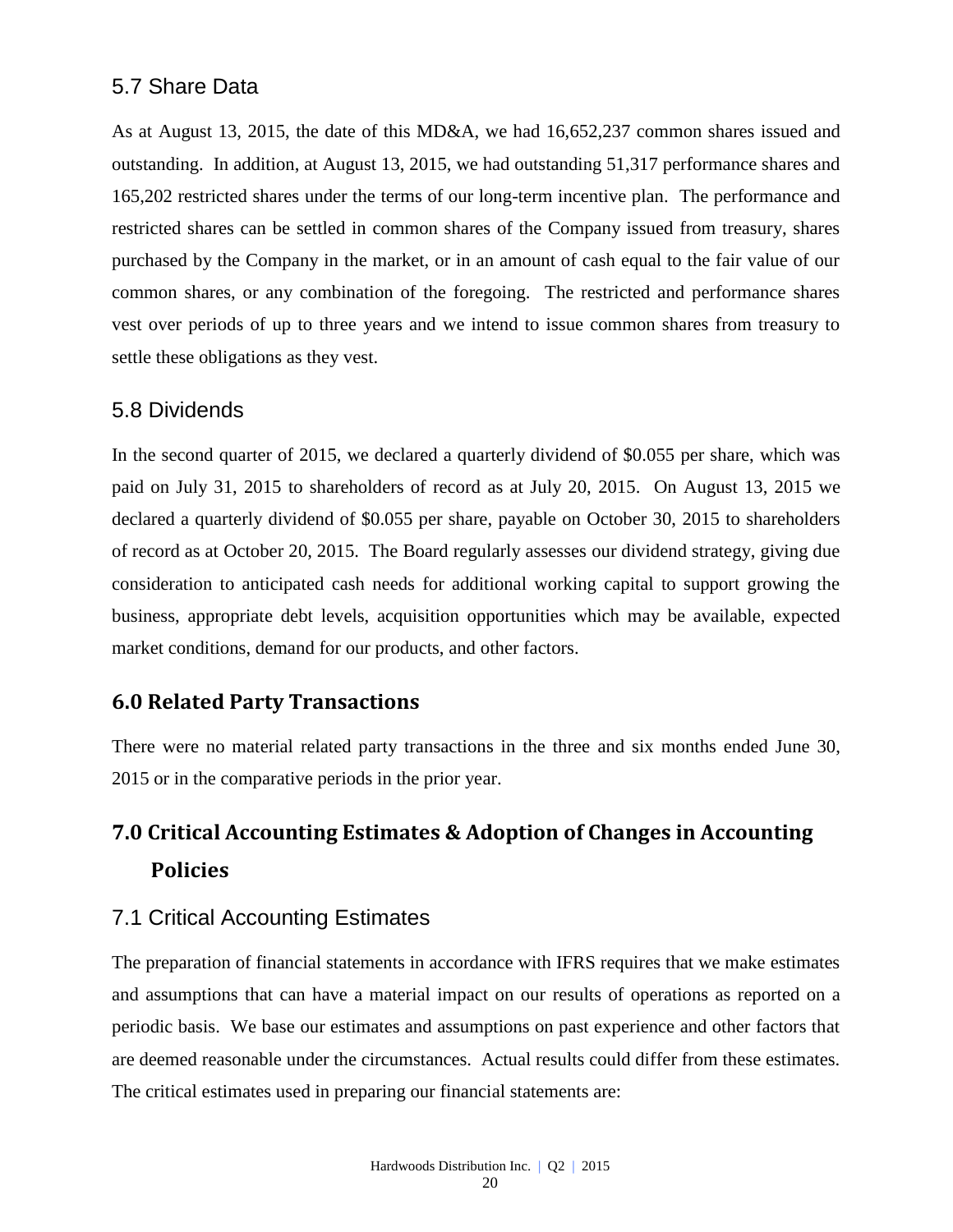*Accounts receivable provision*: Due to the nature of our business and the credit terms we provide to our customers, we anticipate that a certain portion of required customer payments will not be made, and we maintain an allowance for these doubtful accounts. The allowance is based on our estimate of the potential of recovering our accounts receivable, and incorporates current and expected collection trends.

*Deferred income taxes:* We are required to make estimates and assumptions regarding future business results, as well as the amount and timing of certain future discretionary tax deductions available to us. These estimates and assumptions can have a material impact upon the amount of deferred income tax assets and liabilities that we recognize.

*Valuation of inventory:* We are required to make estimates and assumptions regarding the net realizable value of our inventory. The estimates and assumptions may have a material impact on the values at which we recognize inventory.

## 7.2 Adoption of New Accounting Policies

There were no new standards effective January 1, 2015 that have an impact on the Company's Interim Financial Statements.

### **8.0 Risks and Uncertainties**

We are exposed to a number of risks and uncertainties in the normal course of business that could have a negative effect on our financial condition or results of operations. We identify significant risks that we were aware of in our Annual Information Form dated March 26, 2015, and in our Information Circular dated March 26, 2015. Both documents are available to readers at [www.sedar.com.](http://www.sedar.com/)

# **9.0 Internal Control over Financial Reporting**

Our management is responsible for establishing and maintaining adequate disclosure controls and procedures ("DC&P") and internal control over financial reporting ("ICFR"). Any systems of DC&P and ICFR, no matter how well designed, have inherent limitations. Therefore, even those systems determined to be effective can provide only reasonable assurance with respect to information required to be disclosed and financial statement preparation and presentation. There have been no changes in our ICFR during the quarter ended June 30, 2015 that have materially affected, or are reasonably likely to materially affect, our ICFR.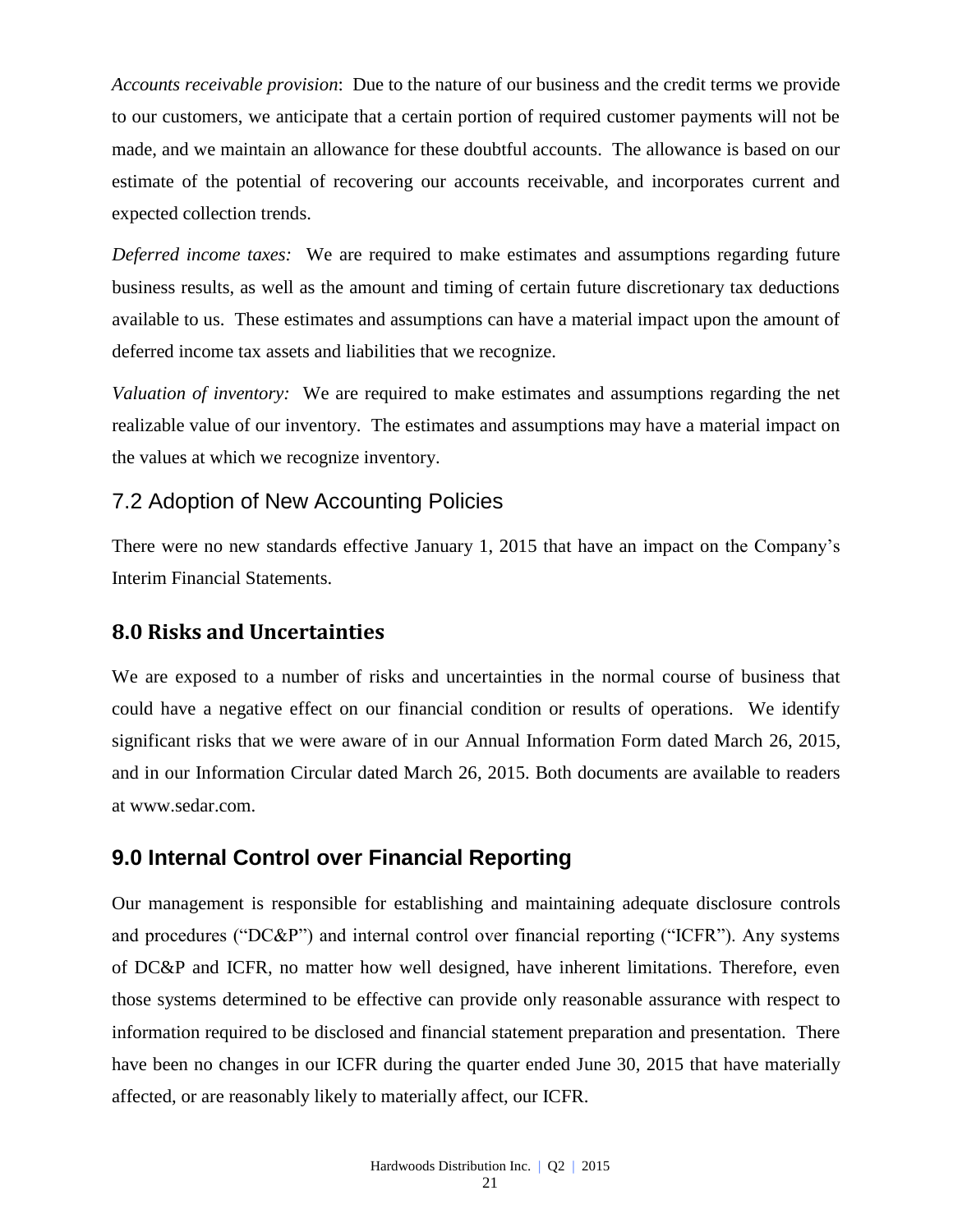## **10.0 Note Regarding Forward Looking Information**

Certain statements in this MD&A contain forward-looking information within the meaning of applicable securities laws in Canada ("forward-looking information"). The words "anticipates", "believes", "budgets", "could", "estimates", "expects", "forecasts", "intends", "may", "might", "plans", "projects", "schedule", "should", "will", "would" and similar expressions are often intended to identify forward-looking information, although not all forward-looking information contains these identifying words.

The forward-looking information in this MD&A includes, but is not limited to: The US residential construction market recovered from a sluggish start to the year; given that hardwood products are used later in the construction cycle (typically 9-12 months after construction starts), this growth did not benefit second quarter results, but should translate into improved demand in the future; we view our gross profit margin levels as sustainable; economic forecasters continue to predict a multi-year strengthening of the US residential construction market; with a strong base of business in the US, growing import and commercial sales, and the positive foreign exchange impact of a stronger US dollar, we expect to achieve continued sales growth through the balance of 2015; prices for hardwoods lumber are expected to remain soft through the second half of 2015 as increased supply works its way through the market; our EBITDA as a percentage of revenue was 6.1% in the first half of the year, which we consider to be indicative of an efficient level of operating performance for our business; prices for hardwood plywood are expected to remain steady and prices for some composite panel products are expected to increase modestly; as a percentage of sales, second quarter gross profit margin increased and is within the range we consider sustainable at this point in the business cycle; historically, the first and fourth quarters have been seasonally slower periods for our business; we anticipate that additional annual capital expenditure requirements of approximately \$0.6 million will be required to maintain the productive capacity of the HMI business; we believe we have made sufficient expenditures to sustain productive capacity of our business as it relates to our needs for property, plant and equipment; our investment in working capital fluctuates from quarter-to-quarter based on factors such as seasonal sales demand, strategic purchasing decisions taken by management, and the timing of collections from customers and payments made to our suppliers; historically the first and fourth quarters are seasonally slower periods for construction activity, resulting in reduced demand for hardwood products and sales and working capital requirements may be lower in these quarters as a result; our debt management strategy is to roll and renew (as opposed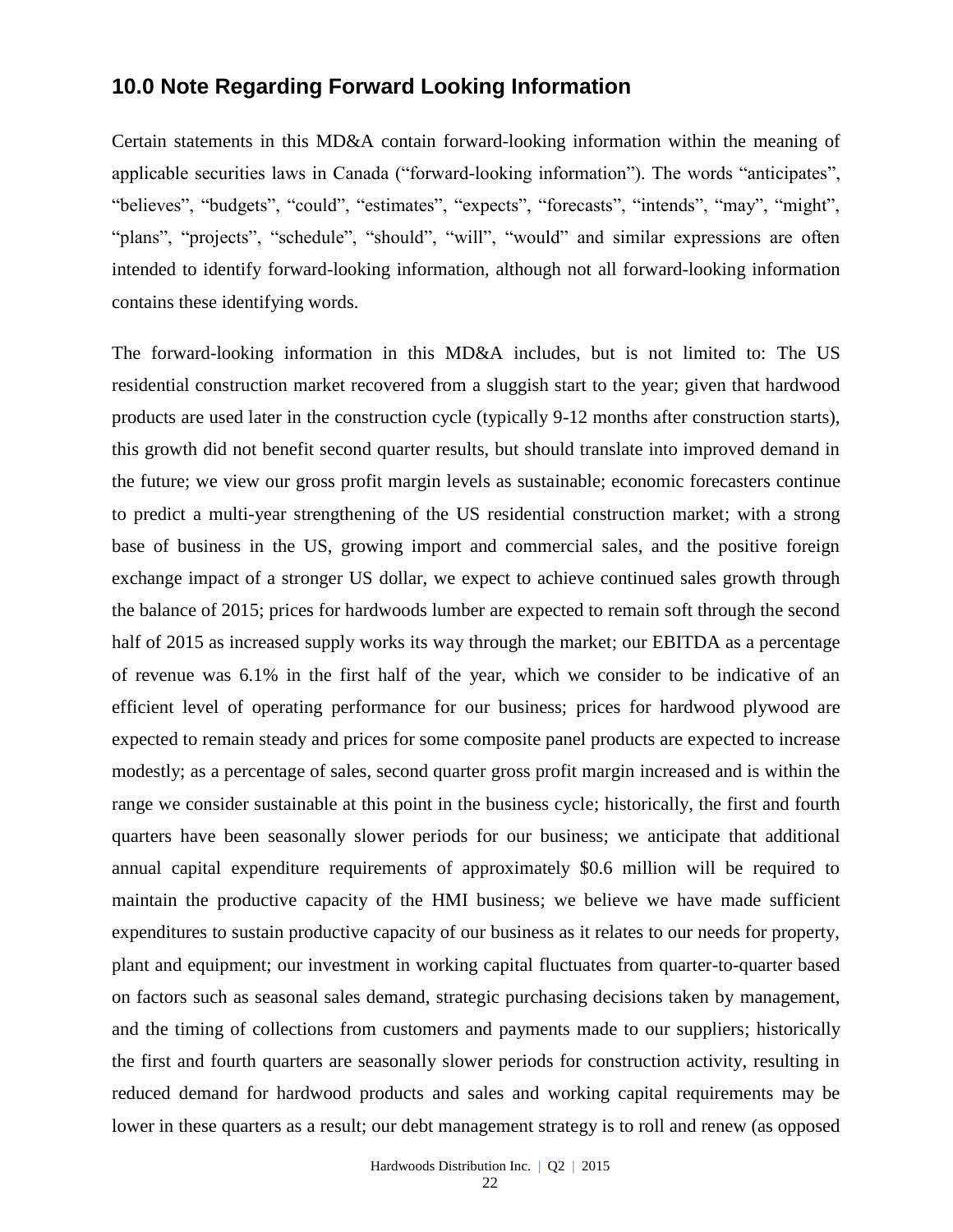to repay and retire) our revolving credit facilities in Canada and the US when they expire in August 2016 and April 2017, respectively; we do not intend to restrict future dividends in order to fully extinguish our bank debt obligations upon their maturity; the amount of bank debt that will actually be drawn on our available revolving credit facilities will depend upon the seasonal and cyclical needs of the business, and our cash generating capacity going forward; when making future dividend decisions, we will consider the amount of financial leverage, and therefore bank debt, we believe is appropriate given existing and expected market conditions and available business opportunities; we believe our current credit facilities are sufficient to finance our working capital needs and market expansion strategy; we intend to issue common shares from treasury to settle restricted and performance shares when they vest; we estimate about 60% of our products are used in new residential construction and the balance of our products end up in other sectors of the economy not associated with new residential construction; and we anticipate that a certain portion of required customer payments will not be made.

The forecasts and projections that make up the forward-looking information are based on assumptions which include, but are not limited to: there are no material exchange rate fluctuations between the Canadian and US dollar that affect our performance; the general state of the economy does not worsen; we do not lose any key personnel; there are no decreases in the supply of, demand for, or market values of hardwood lumber or sheet goods that harm our business; we do not incur material losses related to credit provided to our customers; our products are not subjected to negative trade outcomes; we are able to sustain our level of sales and EBITDA margins; we are able to grow our business long term and to manage our growth; there is no new competition in our markets that leads to reduced revenues and profitability; we do not become subject to more stringent regulations; importation of products manufactured with hardwood lumber or sheet goods does not increase and replace products manufactured in North America; our management information systems upon which we are dependent are not impaired; our insurance is sufficient to cover losses that may occur as a result of our operations; and, the financial condition and results of operations of our business upon which we are dependent is not impaired.

The forward-looking information is subject to risks, uncertainties and other factors that could cause actual results to differ materially from historical results or results anticipated by the forward-looking information. The factors which could cause results to differ from current expectations include, but are not limited to: exchange rate fluctuations between the Canadian and US dollar could affect our performance; our results are dependent upon the general state of

Hardwoods Distribution Inc. | Q2 | 2015